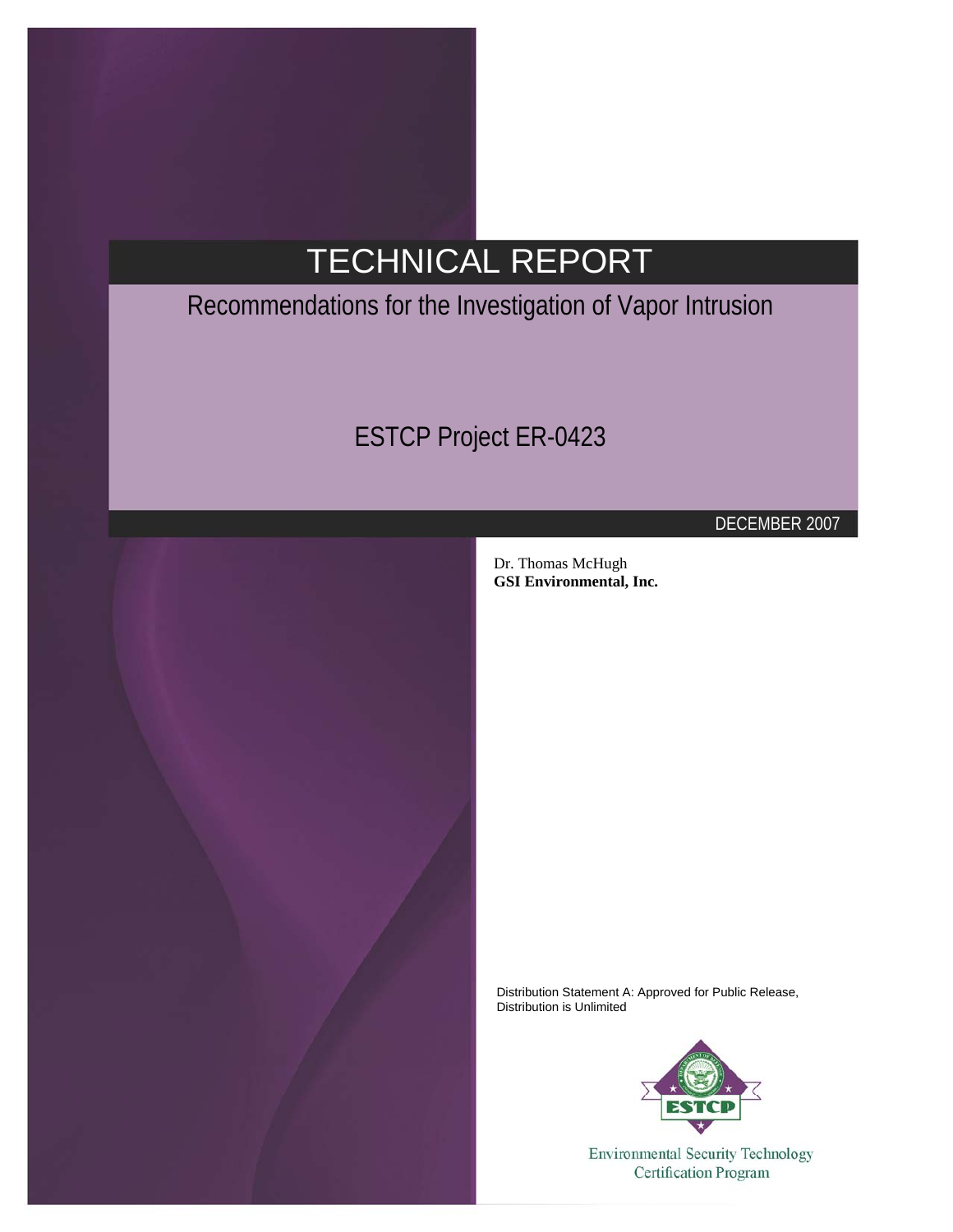## Environmental Security Technology Certification Program (ESTCP)

## **RECOMMENDATIONS FOR THE INVESTIGATION OF VAPOR INTRUSION**



December 14, 2007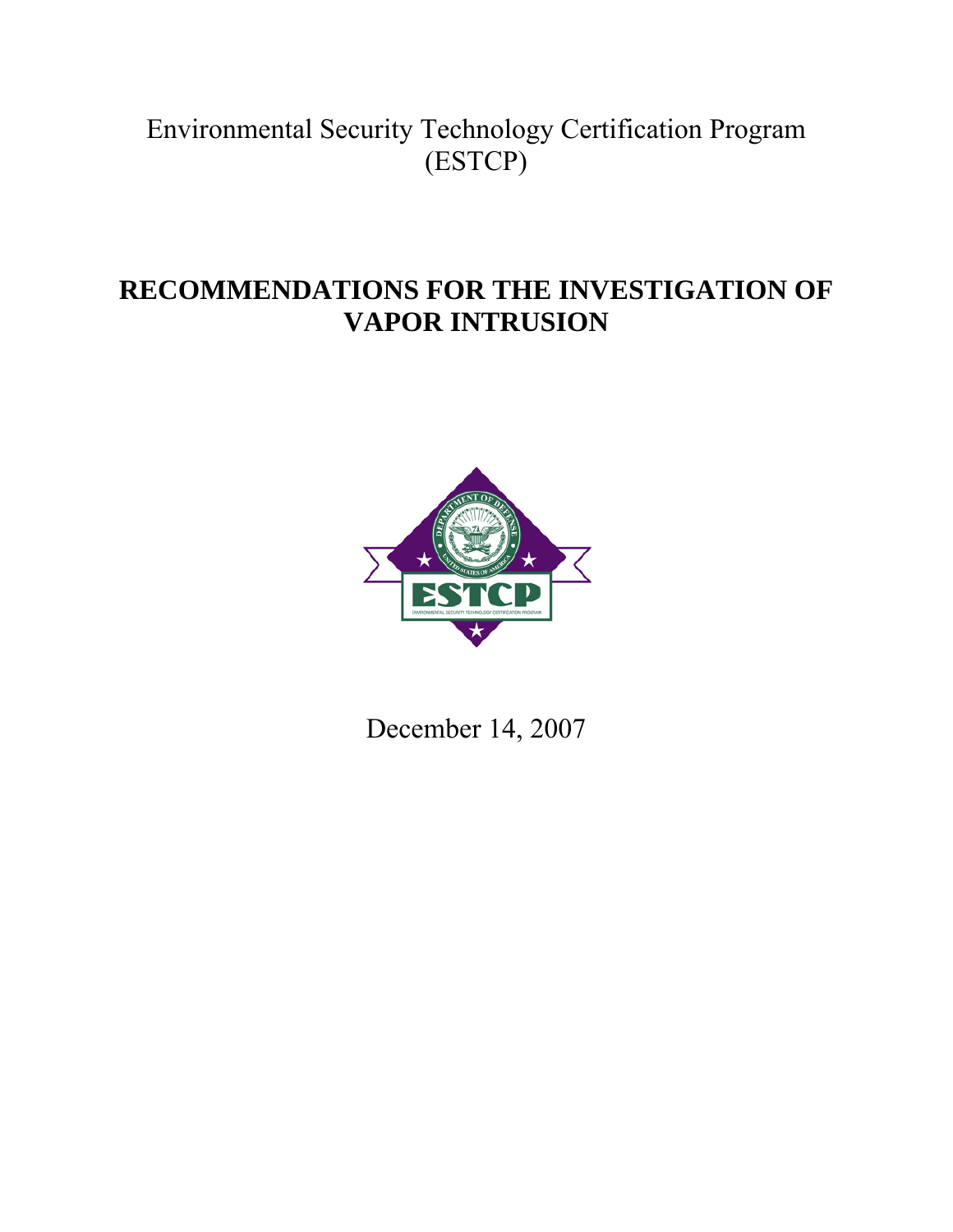## **Table of Contents**

| 3. RECOMMENDED APPROACH FOR BUILDING-SPECIFIC INVESTIGATION OF VAPOR |  |
|----------------------------------------------------------------------|--|
|                                                                      |  |
|                                                                      |  |

### **List of Tables**

| TABLE 1. GROUNDWATER SCREENING CONCENTRATIONS FOR EVALUATION OF VAPOR INTRUSION             |  |
|---------------------------------------------------------------------------------------------|--|
|                                                                                             |  |
| TABLE 2. RECOMMENDED TYPICAL SAMPLE COLLECTION PROGRAM FOR EVALUATION OF VAPOR INTRUSION 10 |  |
|                                                                                             |  |
|                                                                                             |  |
|                                                                                             |  |
|                                                                                             |  |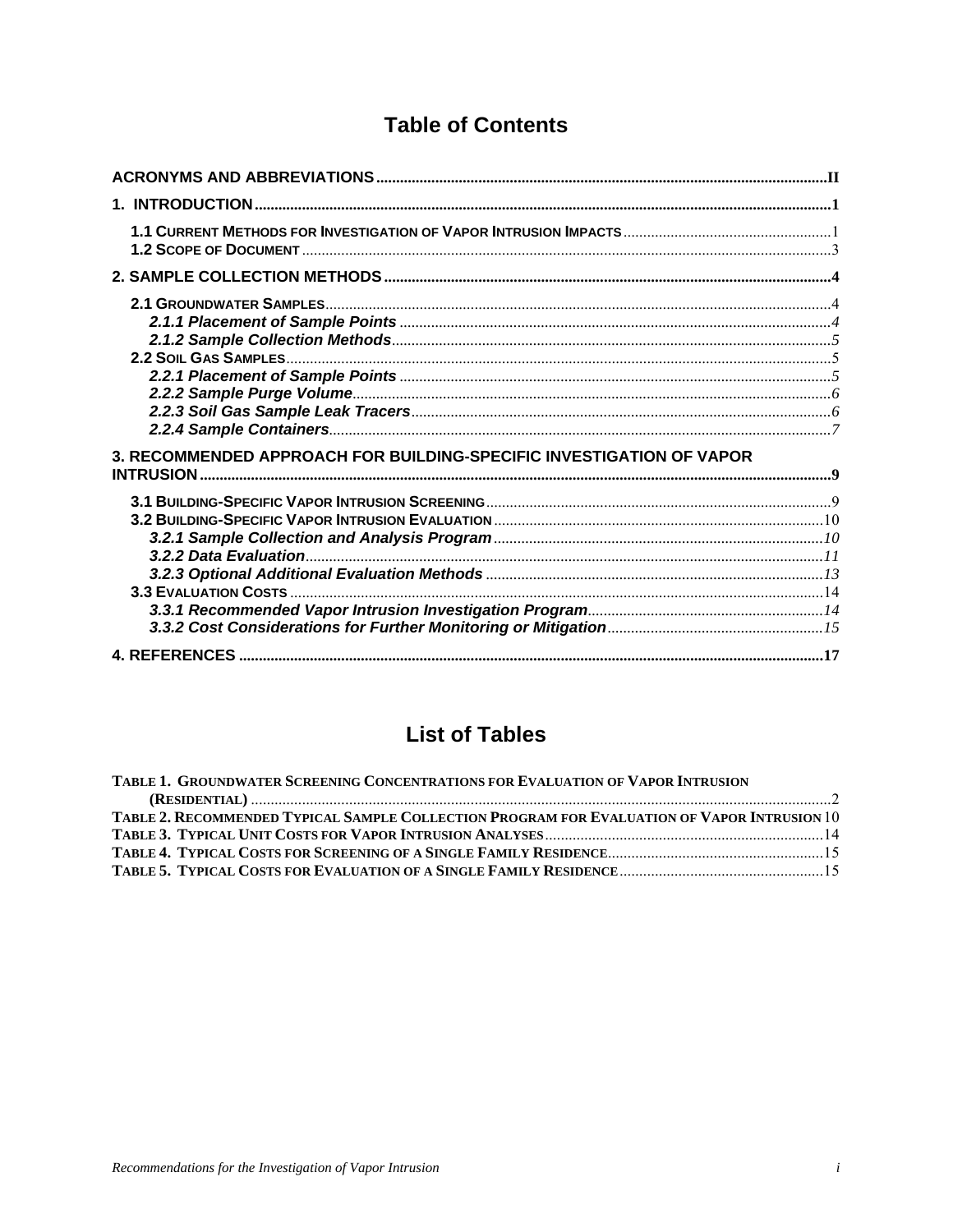## **Acronyms and Abbreviations**

<span id="page-3-1"></span><span id="page-3-0"></span>

| COC                                          | constituent of concern                                                                                                                   |
|----------------------------------------------|------------------------------------------------------------------------------------------------------------------------------------------|
| $1,1$ -dfa                                   | 1,1-difluoroethane                                                                                                                       |
| <b>EPA</b><br><b>ESTCP</b>                   | U.S. Environmental Protection Agency<br><b>Environmental Security Technology Certification Program</b>                                   |
| <b>NHDES</b><br><b>NJDEP</b><br><b>NYDOH</b> | New Hampshire Department of Environmental Services<br>New Jersey Department of Environmental Protection<br>New York Department of Health |
| <b>PCE</b>                                   | tetrachloroethene                                                                                                                        |
| SF <sub>6</sub>                              | hexafluoride                                                                                                                             |
| <b>TCE</b>                                   | trichloroethene                                                                                                                          |
| VOC                                          | volatile organic compound                                                                                                                |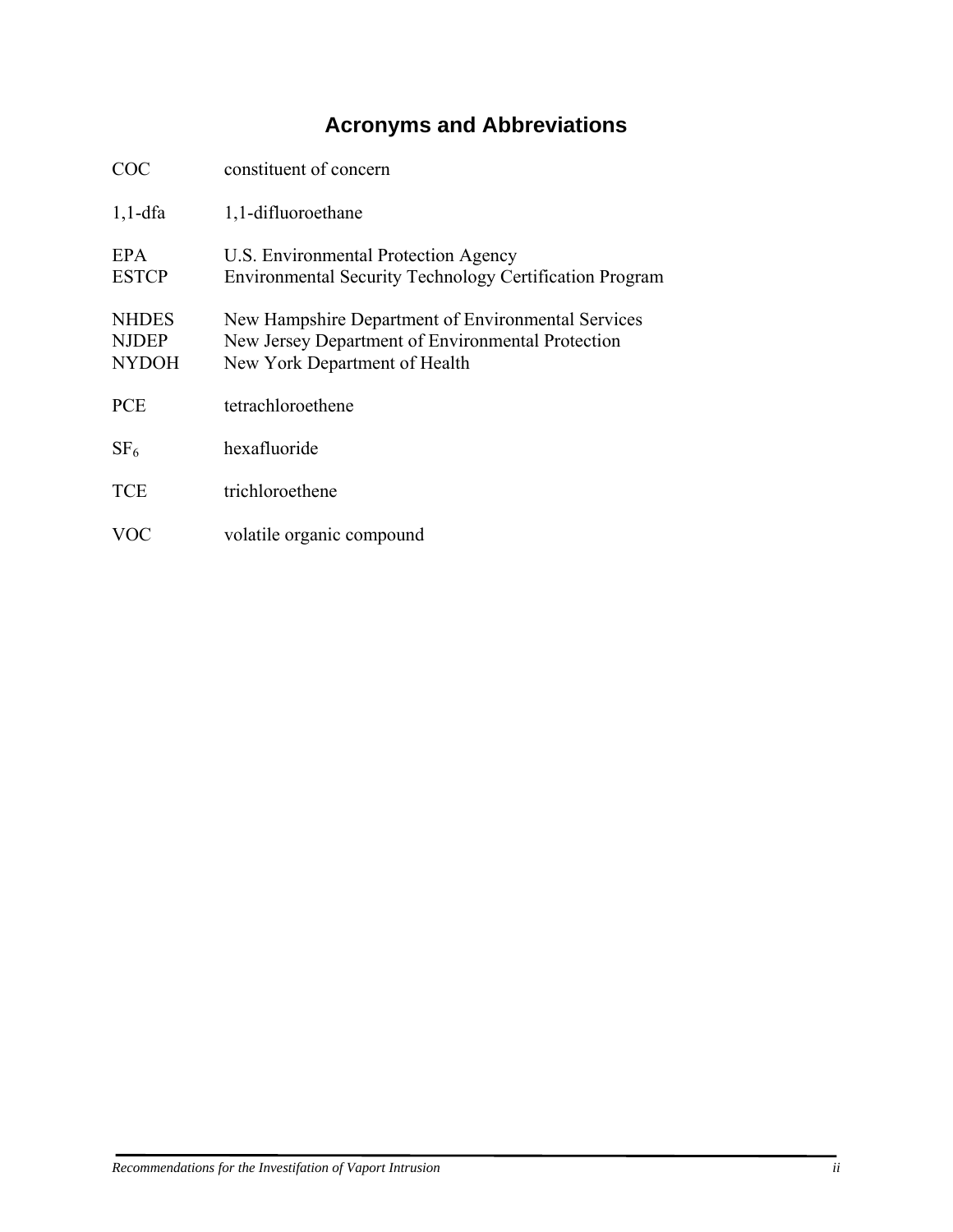### <span id="page-4-1"></span><span id="page-4-0"></span>**1. INTRODUCTION**

#### <span id="page-4-2"></span>**1.1 Current Methods for Investigation of Vapor Intrusion Impacts**

Since 2000, regulators and the regulated community have become increasingly concerned about the potential for exposure to volatile organic compounds (VOCs) through vapor intrusion to indoor air at sites with contaminated soil or groundwater. Detailed investigations at a limited number of corrective action sites have documented elevated levels of chlorinated VOCs in houses located above contaminated groundwater (DiGiulio et al., 2006; Tillman and Weaver, 2005). In response, the U.S. Environmental Protection Agency (EPA) and many state regulatory agencies have issued guidance specifying screening and field investigation procedures for the identification of vapor intrusion impacts at corrective action sites. Although the specific recommended investigation procedures vary significantly between guidance documents, the majority of these documents utilize a step-wise evaluation process that includes preliminary screening followed by field investigation, if needed. Of the available regulatory guidance on vapor intrusion, the EPA guidance (U.S. EPA, 2002) is currently most widely applied. This guidance document has been formally adopted by some states (e.g., Ohio) and is also widely used in states that have not issued their own guidance documents. The U.S. EPA Vapor Intrusion Guidance recommends the following step-wise evaluation approach:

Presence of Volatile Chemicals: Vapor intrusion is a potential concern at sites with soil or groundwater impacted by volatile chemicals. Corrective action sites without volatile chemicals (typically defined by vapor pressure and/or Henry's Law constant) require no further evaluation for vapor intrusion. Example volatility criteria are as follows:

- U.S. EPA (2002): Volatile chemicals are defined based on Henry's Law Constant of greater than  $1 \times 10^{-5}$  atm-m<sup>3</sup>/mol.
- New Jersey Department of Environmental Protection (NJDEP) (2005): Volatile chemicals are defined based on Henry's Law Constant of greater than 1 x  $10^{-5}$  atm-m<sup>3</sup>/mol and a vapor pressure of greater than 1 mm Hg.

Pathway Screening Criteria: For sites with volatile chemicals in soil or groundwater, most regulatory guidance provides conservative screening criteria for preliminary evaluation of the vapor intrusion pathway. Screening criteria are typically provided for groundwater and soil gas and less commonly for soil. These screening criteria are typically used to evaluate whether VOCs are migrating away from a source area at concentrations that could cause a vapor intrusion impact. Although an exceedance of these screening criteria does not indicate that a vapor intrusion impact has occurred or will occur, if the maximum VOC concentration is less than the screening value, then no further evaluation of the vapor intrusion pathway is required. However, for some common constituents of concern (COCs), the EPA screening criteria for groundwater are equal to drinking water standards. In addition, some soil gas screening criteria are less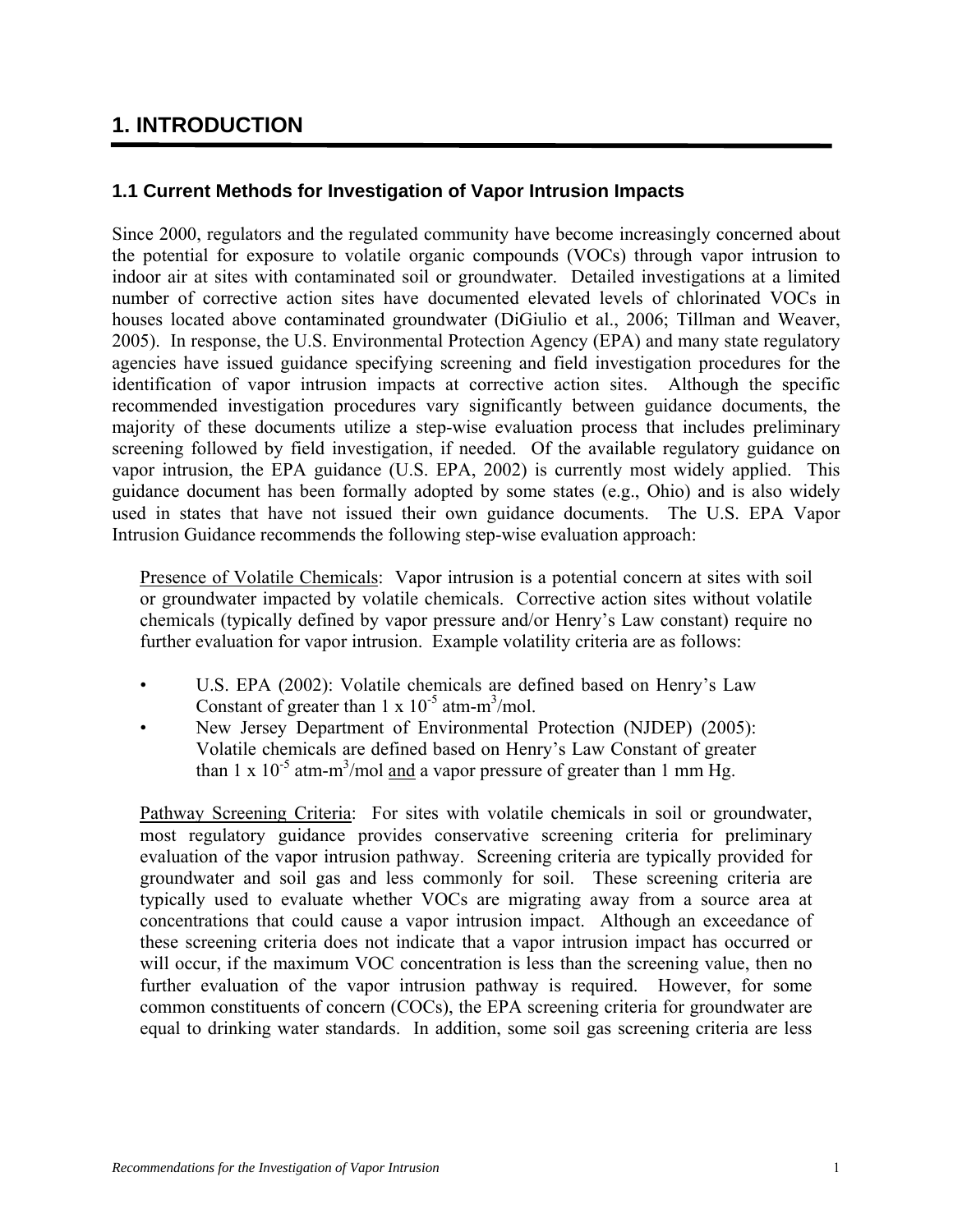<span id="page-5-0"></span>than or equal to analytical detection limits. As a result, many corrective action sites are not screened from further evaluation using these criteria.

Building-Specific Evaluation: For sites with volatile chemicals present at concentrations above the screening criteria, most guidance documents require a field investigation to determine the presence or absence of vapor intrusion impacts to near-by buildings (commonly defined as within 100 ft of VOC impacts). When conducting a site-specific field investigation, the EPA guidance recommends collection of below foundation (i.e., sub-slab) gas samples followed by simultaneous below foundation and indoor air samples if needed. The EPA guidance raises a number of data quality issues to be addressed as part of the field investigation including: indoor sources of VOCs (background), spatial variability, temporal variability, and duplicate variability. However, the guidance document does not provide a clear recommendation on the amount of data needed to account for these sources of variability and to make a definitive determination of the presence or absence of a vapor intrusion impact. In the absence of clear guidance on the scope of the field investigation, the investigation approaches adopted by individual investigators have varied widely. As a result, disagreements may arise between parties involved at a site regarding the adequacy of a field investigation at a specific building.

Although most state vapor intrusion guidance documents utilize a step-wise investigation approach similar to the USEPA guidance, there are significant differences in exit criteria and pathway screening values. For example, groundwater-screening concentrations for common VOCs can vary by more than 1000x:

| Table 1. | <b>Groundwater Screening Concentrations for Evaluation of Vapor Intrusion</b> |
|----------|-------------------------------------------------------------------------------|
|          | (Residential)                                                                 |
|          |                                                                               |

<span id="page-5-1"></span>

|                 | <b>State or Federal Screening Conc. (mg/L)</b> |                   |                      |              |
|-----------------|------------------------------------------------|-------------------|----------------------|--------------|
| <b>Chemical</b> | <b>USEPA</b>                                   | <b>New Jersey</b> | <b>New Hampshire</b> | Pennsylvania |
| <b>Benzene</b>  | 0.014                                          | 0.015             |                      |              |
| <b>TCE</b>      | 0.005                                          | 0.001             | 0.05                 |              |
| <b>PCE</b>      | ).011                                          | 0.001             | $0.05\,$             |              |

Note: USEPA values based on 10<sup>-5</sup> cancer risk limit.

In addition, some states (e.g., New York) do not allow screening based on subsurface VOC concentrations, but instead require indoor air testing at all field investigation sites (New York Department of Health [NYDOH], 2005). Overall, vapor intrusion guidance is evolving rapidly. Most states with vapor intrusion guidance have issued new or revised guidance documents within the last three years. The regulatory requirements for the evaluation of vapor intrusion are likely to continue to evolve in the near future with requirements becoming more stringent in some states and less stringent in other states.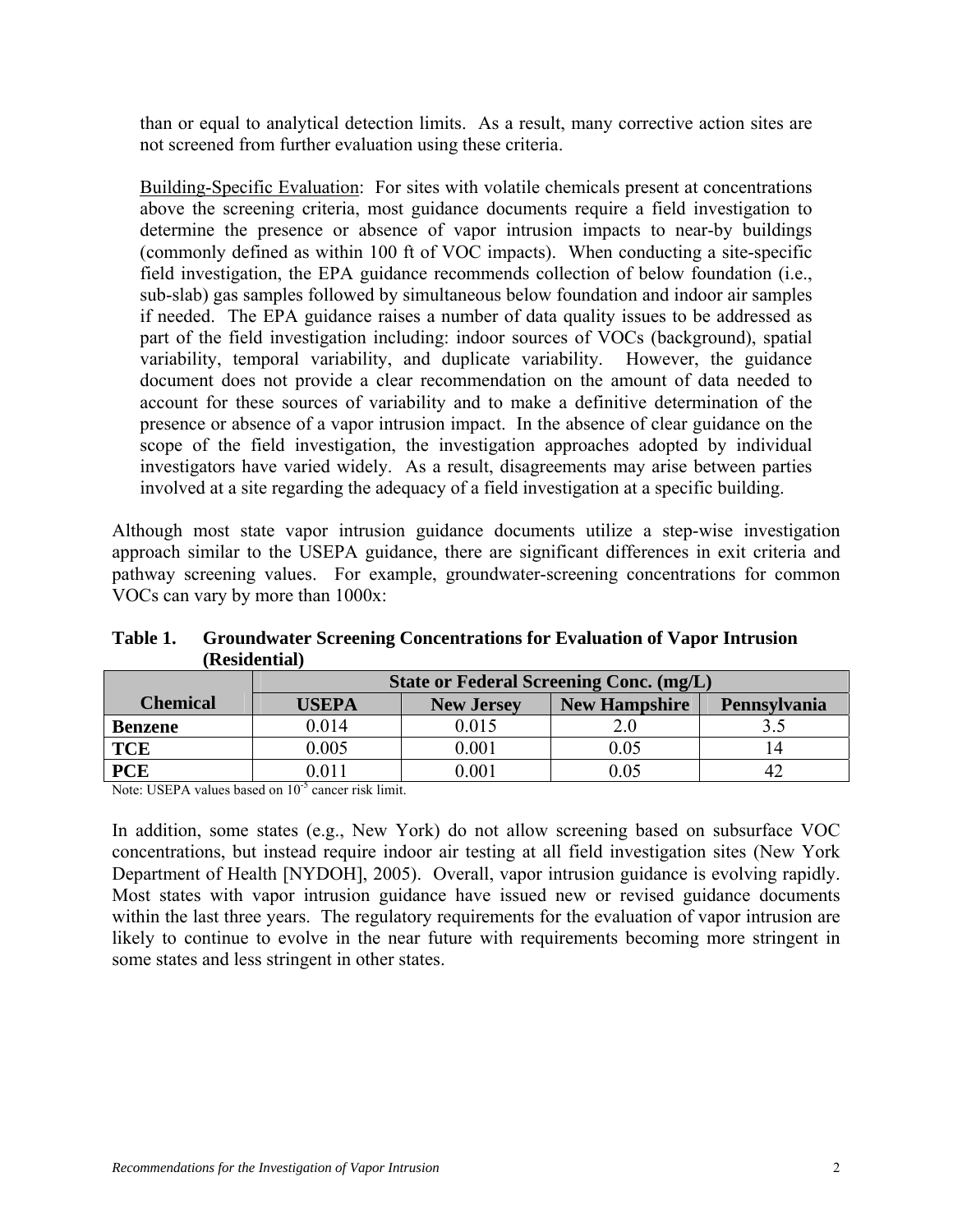#### <span id="page-6-1"></span><span id="page-6-0"></span>**1.2 Scope of Document**

Currently available vapor intrusion regulatory guidance leaves the investigator with a number of potential questions concerning implementation of a field investigation. Key questions include:

Collection of Groundwater and Soil Gas Samples: How should groundwater and soil gas samples be collected to generate data suitable for pathway screening?

Identification of Indoor Air Impacts: What field investigation program will provide a cost-effective and timely evaluation of the presence or absence of vapor intrusion impacts?

In this report, the term "*vapor intrusion impact*" is used to describe the presence of a vapor intrusion condition that requires a response action due to an exceedance of applicable regulatory screening levels. The meaning of the term "*vapor intrusion impact*" is intended to be similar to the terms soil impact or groundwater impact which are commonly used to describe exceedances of regulatory standards at corrective action sites. The indoor VOC concentration requiring a response action is typically established by the applicable regulatory authority and may be based on considerations of risk, background, and/or analytical detection limits. Although risk-based concentrations are typically based on chronic exposure, many regulatory authorities require a response action to address any measured exceedances of these concentrations, including shortterm exceedances. Because COCs in indoor air may originate from sources other than vapor intrusion, the detection of COCs in indoor air at concentrations above a regulatory standard is not sufficient to define a vapor intrusion impact in all cases and additional evaluation may be required to determine the sources of COCs in indoor air.

Although some state guidance documents establish specific requirements for placement of sample points and define specific methods for collection of samples, the USEPA guidance and most states rely on the investigator to use professional judgment to develop an appropriate vapor intrusion investigation program. In this white paper, we use the results from the Environmental Security Technology Certification Program (ESTCP) project no. ER-0423 to provide recommendations for field investigations of the vapor intrusion pathway at corrective action sites. We provide recommendations to address the two questions identified above. The purpose of these recommendations is to outline a cost-effective approach to the field investigation of the vapor intrusion pathway that is likely to provide a clear determination of the presence or absence of vapor intrusion impacts at the site.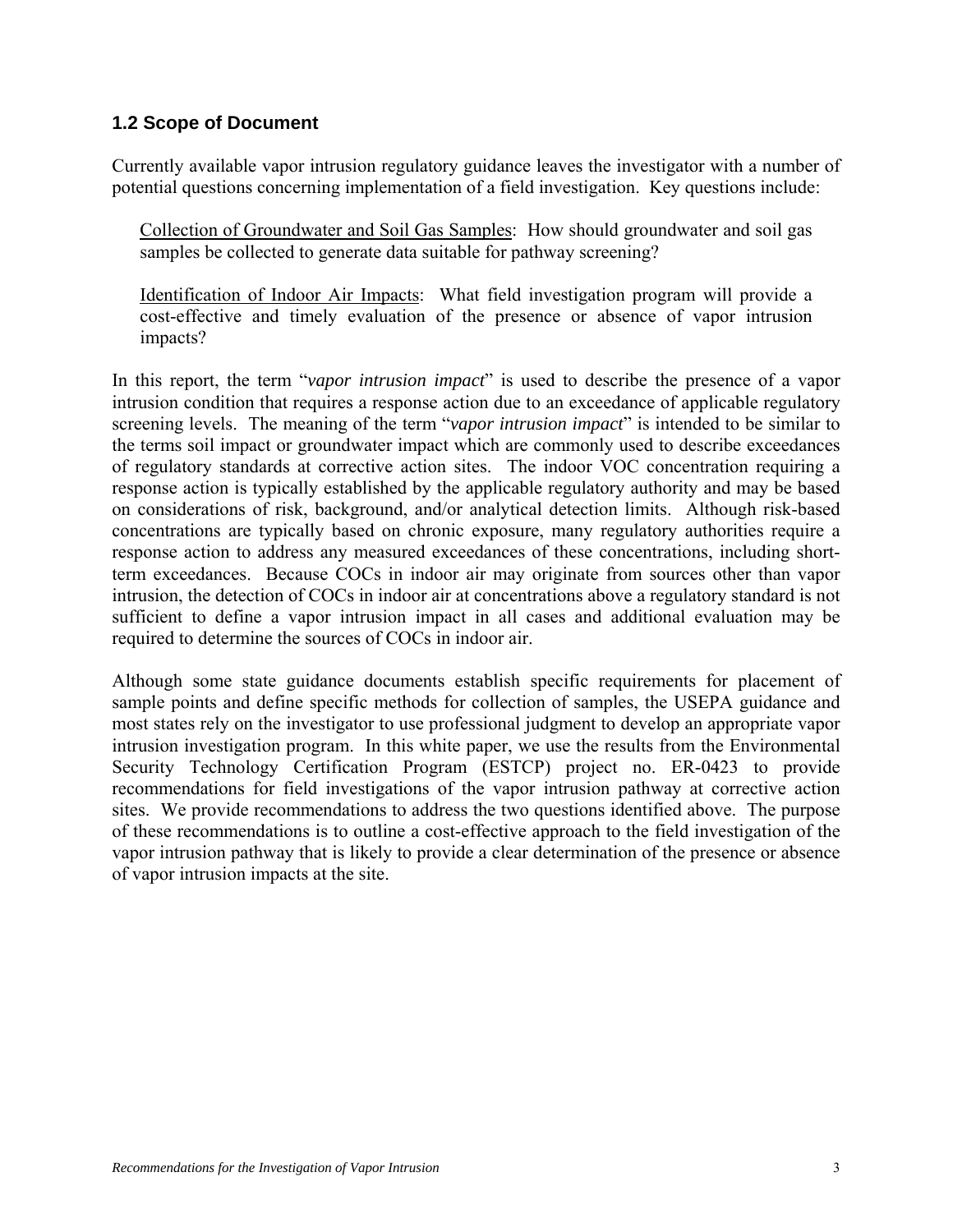### <span id="page-7-1"></span><span id="page-7-0"></span>**2. SAMPLE COLLECTION METHODS**

Under EPA guidance, groundwater and soil gas concentrations can be compared to published screening values to identify sites at which no further evaluation of vapor intrusion is required. The purpose of this section is to discuss the placement of sample points and collection of samples for use in pathway screening. We do not to provide a comprehensive manual on field sampling methods, but instead provide recommendations specific to the collection of groundwater or soil gas samples for the purpose of vapor intrusion pathway screening.

#### <span id="page-7-2"></span>**2.1 Groundwater Samples**

#### <span id="page-7-3"></span>**2.1.1 Placement of Sample Points**

In order for a groundwater plume to pose a potential vapor intrusion threat, VOCs must be able to diffuse from groundwater to vadose zone soil gas across the top of the water table. Because diffusion through groundwater is very slow, only VOCs present near the top of the water table pose a potential vapor intrusion threat. A variety of factors can contribute to VOC concentrations at the top of the water table that are lower than those found at greater depth (Nichols and Roth, 2006). In other cases, VOC concentrations at the top of the water table may be higher than those found at depth. As a result, the top of the water table should be targeted when collecting groundwater samples for vapor intrusion screening. Typically, monitoring wells with 10 ft screens are used for delineation and long-term monitoring of groundwater plumes. However, researchers have found that the majority of traditional monitoring wells with longer screens have vertical flow of water within the well (Elci et al., 2001), making it difficult or impossible to obtain a depth discrete groundwater sample from such a well. As a result, smaller screened intervals (1 to 2 ft) are more appropriate for the evaluation of vapor intrusion.

Study Findings: At both Altus AFB and Hill AFB, monitoring wells with 1 ft screen intervals placed at the top of the water table exhibited VOC concentrations markedly different than near-by wells with 10 ft screens extending deeper in the groundwaterbearing unit. At Hill AFB, the 1 ft screened monitoring wells at the top of the water table exhibited TCE concentrations approximately 3 to 20 times lower than those measured at near-by wells with 10 ft screens (GSI, 2006), however, at Altus, the 1ft screened monitoring well at the top of the water-bearing unit exhibited TCE concentrations approximately 2 to 20 times higher than those measured at near-by wells with 10 ft screens placed deeper in the groundwater-bearing unit (GSI, 2005). At Altus, the shallow groundwater-bearing unit is confined, limiting recharge and potentially creating other factors resulting in high VOC concentrations near the top of the water-bearing unit. However, in both study sites, the difference in VOC concentration between 1 ft screen wells and 10 ft screen wells illustrates the importance of short screen lengths placed at the top of the water-bearing unit for the evaluation of the vapor intrusion pathway.

Recommendation: Groundwater samples used for screening the vapor intrusion pathway should be collected from monitoring wells with short screens  $(< 2 \text{ ft})$  placed at the top of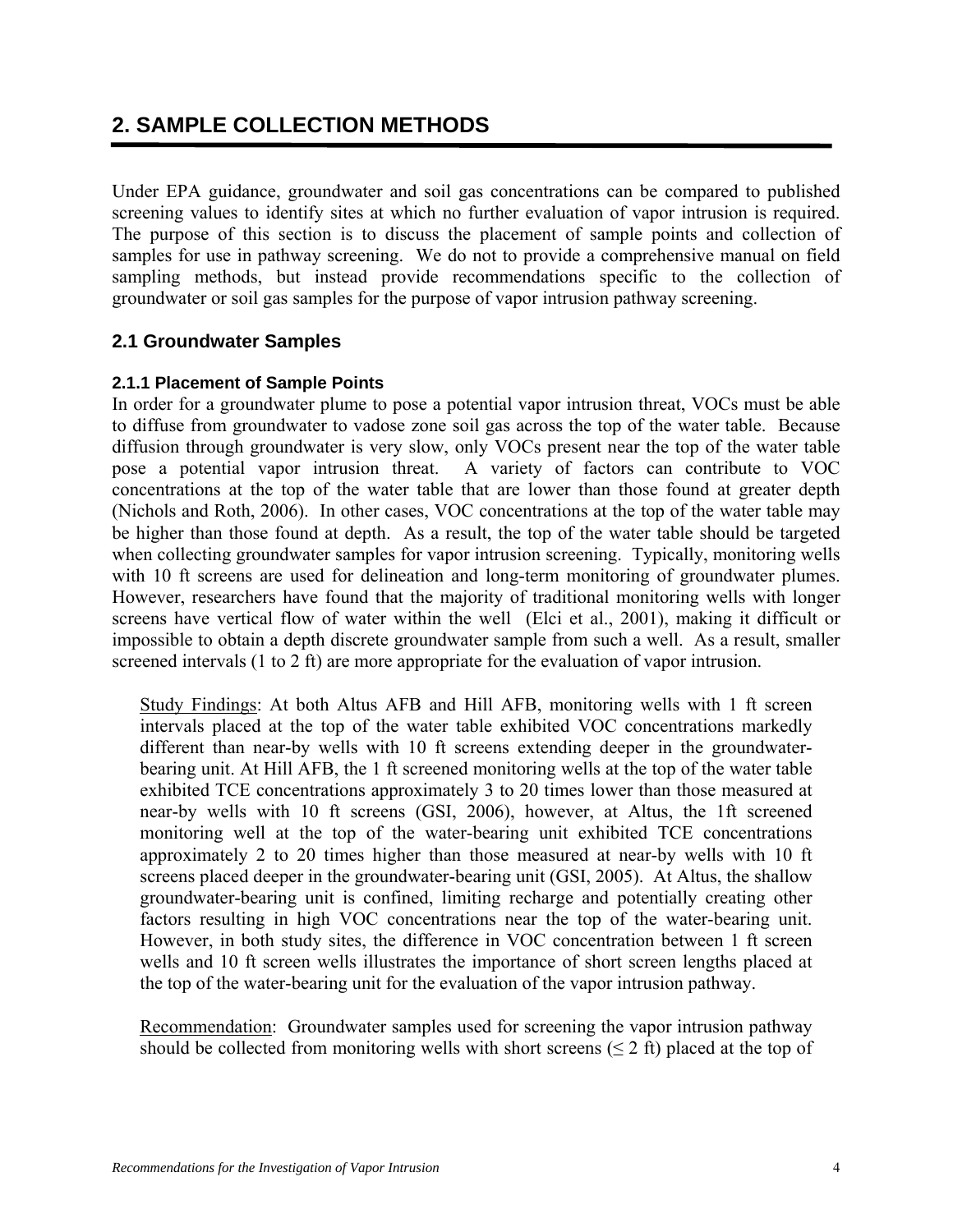<span id="page-8-0"></span>the water table. At some sites, a cluster of vertically spaced wells will be required to account for temporal fluctuation in water table elevation and ensure that samples from the top of the water table can be collected during all sampling events.

#### <span id="page-8-1"></span>**2.1.2 Sample Collection Methods**

No special groundwater sampling methods are required to obtain samples for evaluation of vapor intrusion. Standard methods for sampling and analysis of groundwater for VOCs should be used.

#### <span id="page-8-2"></span>**2.2 Soil Gas Samples**

#### <span id="page-8-3"></span>**2.2.1 Placement of Sample Points**

A soil gas sample point is a temporary or permanent location within the vadose zone soils from which a soil gas sample is collected. Although a variety of methods have been used for the installation of soil gas sampling points, a comprehensive comparison of these methods is not available. The choice between temporary or permanent sample points should be made considering the potential need to collect multiple samples over time from the same location.

Samples from soil gas sample points may be used for either pathway screening or evaluation of potential vapor intrusion impacts. When used for pathway screening (i.e., to evaluate whether VOCs are migrating from the source into soil gas), the sample points should be placed in close proximity to the source. For groundwater sources, the sample points should be placed in close proximity to the water table (unconfined conditions) or directly above the confining unit (confined conditions). For soil sources, the sample point should be placed at the edge of the soil source area closest to the potentially impacted building. For evaluation of potential vapor intrusion impacts (i.e., to evaluate the migration of VOCs from soil gas into buildings), the sample points should be placed in close proximity to the potentially impacted building, typically installed through the building foundation.

Study Findings: For the building-specific evaluation of potential vapor intrusion impacts, collecting soil gas samples adjacent to the building rather than below the building foundation eliminates the difficulty of obtaining access to the inside of the building. However, there is significant uncertainty regarding whether samples collected adjacent to a building are representative of chemical concentrations below the building. At two of the three test buildings evaluated, shallow soil gas VOC concentrations below the building were higher compared to VOC concentrations in soil gas adjacent to the building. At the third building, shallow soil gas VOC concentrations were highest at one of the two sample clusters completed adjacent to the test building. The dataset obtained was not sufficient to determine whether this observed variability between below building and adjacent sample points was higher than or similar to, the general spatial variability observed in soil gas VOC concentration.

Recommendation: Based on the uncertainty concerning the reliability of samples collected adjacent to a potentially impacted building, below foundation samples should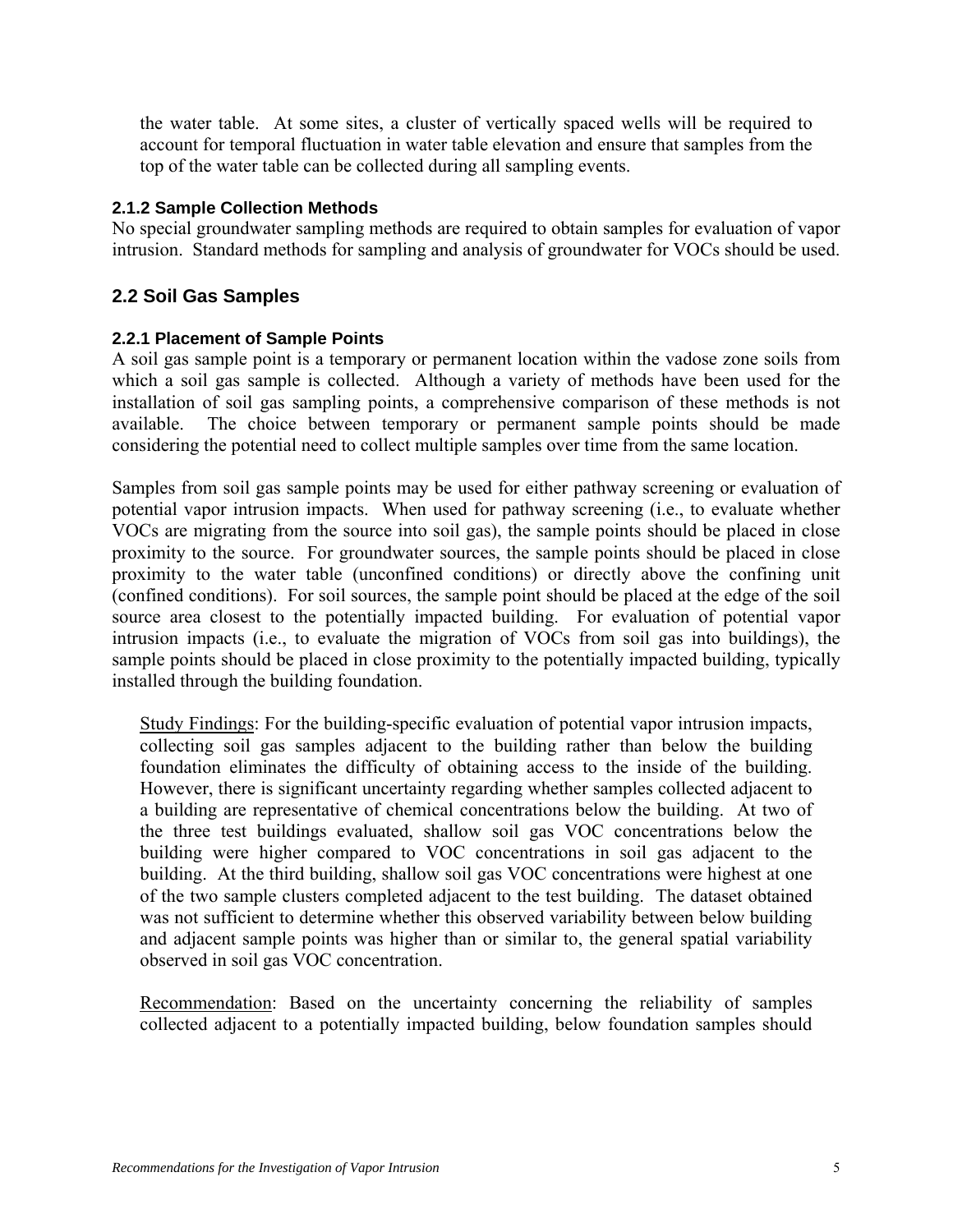<span id="page-9-0"></span>be used for the collection of soil gas samples used to evaluate potential building-specific vapor intrusion impacts.

#### <span id="page-9-1"></span>**2.2.2 Sample Purge Volume**

Prior to sampling a soil gas point, the point and associated sample line must be purged to remove gas within the sample point and line that may not be representative of subsurface VOC concentrations. The purge volume should be sufficient to thoroughly flush the sample point and line but should minimize the disturbance of subsurface gas so that the sample collected is representative of the immediate vicinity of the sample point.

Study Findings: At each of the two demonstration sites, a purge study was conducted to determine the effect of increasing purge volumes on sample VOC concentrations. For the points tested, samples were collected following purges of 1 to 8 line volumes (i.e., the volume of the sample point and associated tubing). The COC concentrations measured in the samples typically increased between purges of 1 and 2 line volumes and were generally stable between 2 to 8 line volumes. COC concentrations were most stable in the sample points with the lowest total line volumes, but were somewhat more variable for sample points with larger line volumes. These results indicating stable VOC concentrations over a broad range of sample line purge volume are similar to those reported by other investigators at the Raymark Superfund site (DiGiulio et al., 2006) and Cody, Wyoming site (McAlary and Creamer, 2006) and indicate that vapor intrusion investigation results are unlikely to be distorted by minor variations in soil gas sample collection methods.

Recommendation: A purge volume equal to 3 line volumes should be used to ensure thorough flushing of the sample collection line but minimize the flow of gas in the subsurface around the sample collection point induced by the purging process. Required purge volumes should be minimized by using sample tubing with a small inside diameter such as  $1/8^{th}$  inch Nylaflow<sup>TM</sup> tubing (line volume = 1 mL/ft).

#### <span id="page-9-2"></span>**2.2.3 Soil Gas Sample Leak Tracers**

Leaks around sample collection points, or in sample lines, can result in samples that are not representative of actual VOC concentrations at the sample point. Unlike soil or water samples, it is difficult to ensure that a gas sample originated from the location of the sample point. Ambient air may enter the sample container through leaks in the sample lines or around the sample point casing. Vacuum testing of the sample lines can be used to demonstrate an absence of line leaks, and leak tracer compounds can be used to evaluate the integrity of both the sample point casing and the sample line.

Study Findings: During the study, a combination of vacuum testing and leak tracer compounds were used to evaluate the integrity of soil gas sample point casings and sample lines. If leak tracer compound was detected in a soil gas sample, the magnitude of the leak was estimated by comparing the concentration of leak tracer in the sample to the concentration released around the sample point (approximately 5% by volume).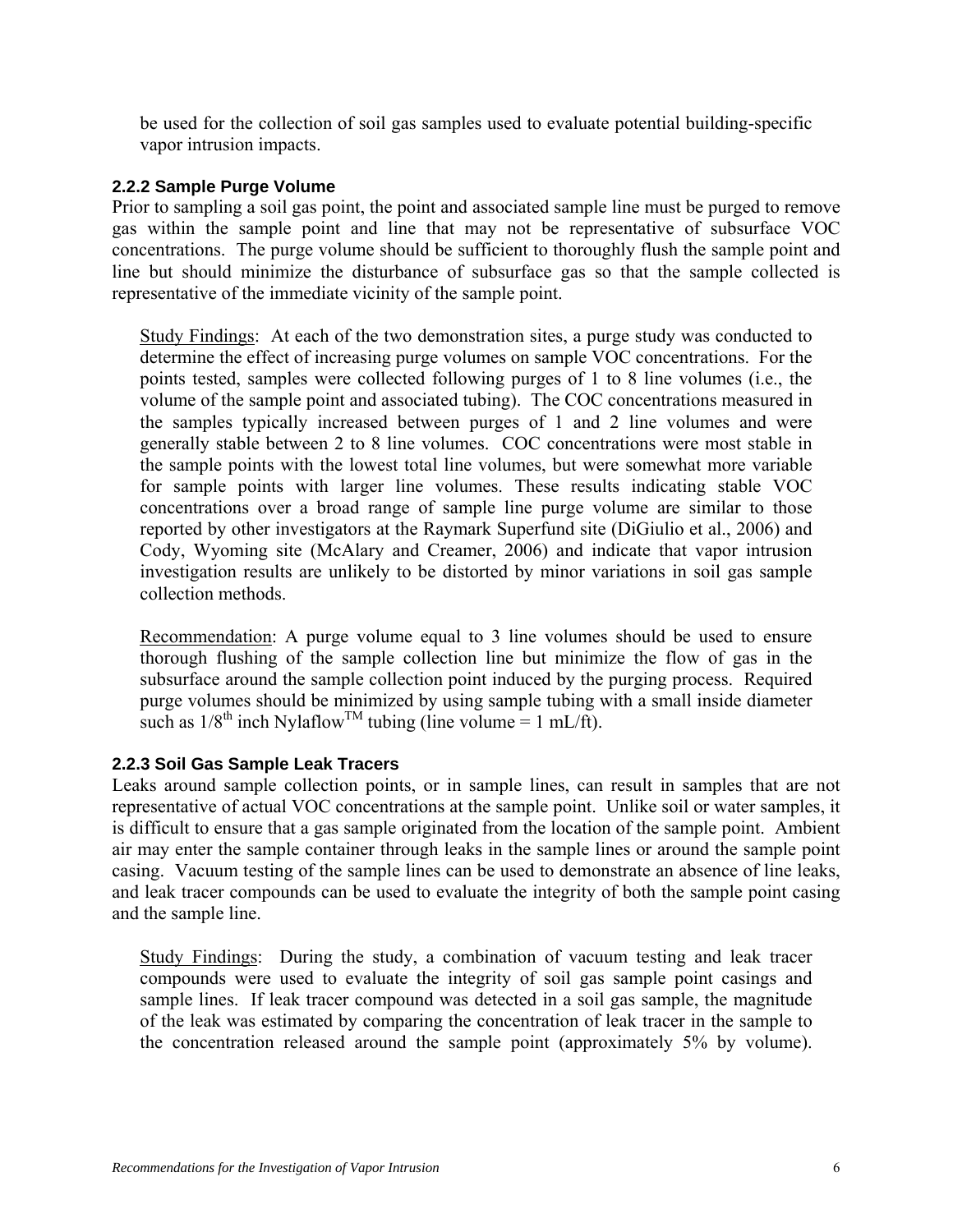<span id="page-10-0"></span>When leak tracers are used during sample collection, it is common to find detectable concentrations of leak tracer in the soil gas sample (Personal communication from Matt Lavis of Shell and Todd McAlary of Geosyntec), and therefore, leakage rates of less than 1% were not considered significant. However, during some sample events, the presence of leak tracer compound in the soil gas samples indicated leakage rates between 1% and 10% for some samples. Application of a fresh bentonite seal around the top of the sample point casing prior to sample collection reduced the concentration of leak tracer in the sample, indicating that the leakage was primarily around the sample point casing and not through the sample lines.

During one sample event, the leak tracer itself caused significant problems. During this sample event, 1,1-difluoroethane (1,1-dfa, the propellant in duster spray) was used as the leak tracer. In several samples, 1,1-dfa in the soil gas samples at concentrations indicating a leakage rate of less than 1% resulted in elevated detection limits for the target VOCs, resulting in a failure to meet the data quality objective for detection limits in these samples. For subsequent sampling events, sulfur hexafluoride  $(SF_6)$ , a compound that does not cause interference with the detection of VOCs by TO-15, was used as the leak tracer compound. USEPA method TO-15 is the most commonly used method for analysis of VOC concentrations in air and soil gas samples.

Recommendation: A combination of vacuum testing of lines and leak tracers should be used to ensure the integrity of soil gas samples. Above-ground sample lines should be vacuum tested for tightness prior to sample collection and a leak tracer compound should be released around the sample point casing during sample collection. Common leak tracer compounds include pentane, isopropyl alcohol, helium, and  $SF<sub>6</sub>$ . The selection of the leak tracer compound should be coordinated with the analytical laboratory to ensure that its presence in soil gas samples will not interfere with the analysis of target compounds. If leak tracer compound is detected in the soil gas sample, then the leakage rate should be estimated and corrective action implemented as follows:

| <b>Leakage Rate</b> |                                                                                     |
|---------------------|-------------------------------------------------------------------------------------|
| (by volume)         | <b>Corrective Action</b>                                                            |
| $<1\%$              | None. Leakage is not significant                                                    |
| $1\%$ to $10\%$     | Reduce leakage for future sampling events. Sample results should be considered      |
|                     | valid, but the source of leakage should be identified and controlled during future  |
|                     | sampling events.                                                                    |
| $>10\%$             | Reject results and resample. Analytical results may not be representative of actual |
|                     | COC concentrations in soil gas at the sample point. Resample these points using     |
|                     | improved sample collection methods to reduce leakage.                               |

#### <span id="page-10-1"></span>**2.2.4 Sample Containers**

Summa canisters are the most commonly used containers for the collection of soil gas or air samples for off-site analysis of VOCs. These canisters are typically provided by the laboratory and are reused many times. As a result, care must be taken to prevent carry-over contamination between sample events. TO-15 analytical procedures require batch certification of Summa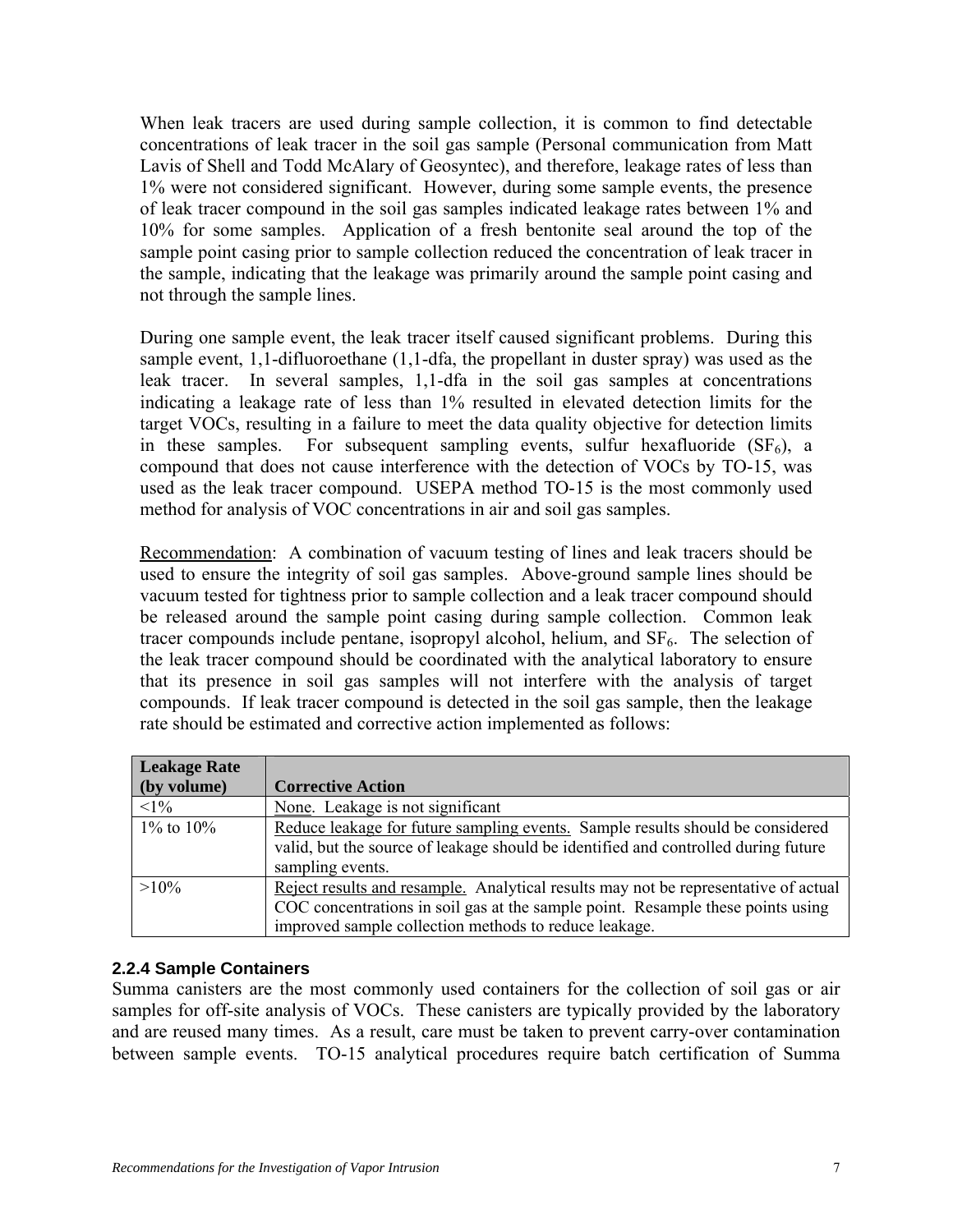canisters following cleaning (i.e., testing of one canister per 20 to ensure an absence of contamination). Most laboratories will provide individual clean certification (i.e., testing of all canisters following cleaning) for an additional charge of approximately \$75 per canister.

Summa canisters are typically available in 6L and 1L sizes, with 400 mL canisters available from some laboratories. 6L canisters are typically used for collection of indoor and ambient air samples because the larger volume supports easy collection of 8 or 24 hr samples using flow controllers. 1L or smaller canisters are typically used for collection of soil gas samples in order to minimize the induction of soil gas flow and to reduce the potential for air flow from the ground surface into the sample. In order to further reduce the required soil gas sample volume, 1L summa canisters can be partly filled with inert gas by the laboratory prior to use. Some laboratories require significantly less than 1L of gas in order to achieve standard TO-15 detection limits, however, the specific sample volume required should be verified with the laboratory.

Study Findings: During the project, one batch of analytical results was rejected due to problems with carry-over contamination in the Summa canisters despite batch certification. Other researchers have reported similar problems, although the prevalence of carry-over contamination in batch certified Summa canisters is not known and likely varies between laboratories. Individually certified clean Summa canisters and flow controllers were used for subsequent sampling events and no further evidence of carryover contamination was noted.

Recommendation: Individually certified clean Summa canisters should be requested when Summa canisters are used for VOC analysis of soil gas or air. 1L or smaller Summa canisters should be used for the collection of soil gas samples in order to minimize the volume of soil gas drawn through the sample point.

Recent research indicates that Tedlar bags are a suitable alternative to Summa canisters for VOCs when the holding time is less than two weeks (Paul, 2007); however, some regulators may not accept results for samples collected in Tedlar bags. For larger field programs, use of an on-site mobile laboratory may be a cost-effective alternative to offsite analysis. When using an on-site laboratory, gas samples may be collected in either Tedlar bags or gas-tight syringes.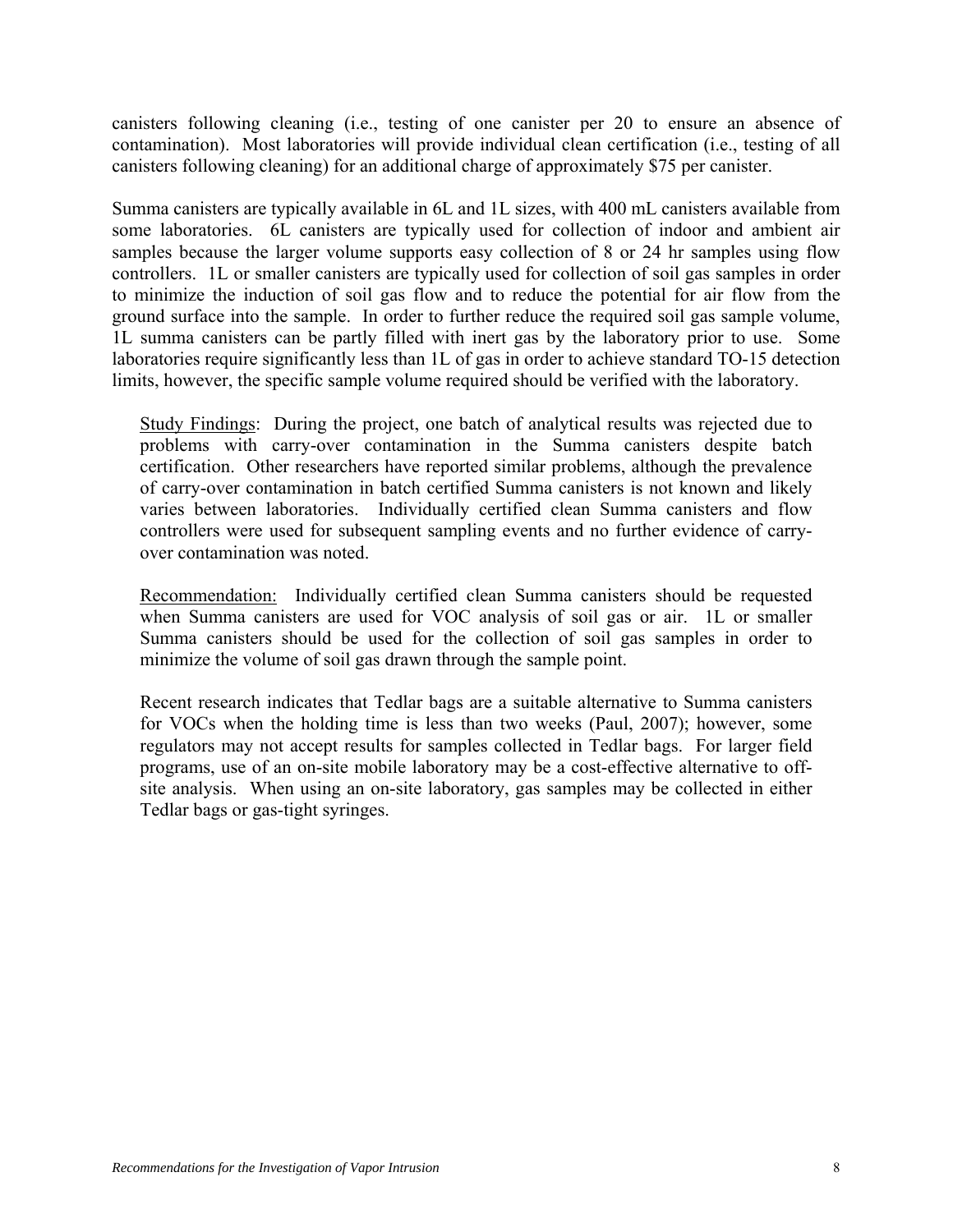### <span id="page-12-1"></span><span id="page-12-0"></span>**3. RECOMMENDED APPROACH FOR BUILDING-SPECIFIC INVESTIGATION OF VAPOR INTRUSION**

As discussed in Section 1, most available regulatory guidance recommends a step-wise approach for the evaluation of potential vapor intrusion sites based on COC screening, pathway screening, and receptor evaluation. Because a single source area has the potential to impact multiple receptors, this step-wise approach will generally be the most efficient and cost-effective for the evaluation of vapor intrusion. Regulatory guidance should be consulted for appropriate COC and pathway screening procedures.

For sites where COC screening and pathway screening indicate COCs may be migrating from a local source through soil gas towards a building or buildings, a field investigation is required to determine the presence or absence of vapor intrusion impacts to these specific buildings. In this section, we provide our recommendation for a cost-effective field investigation program that is likely to provide a reliable determination of the presence or absence of a vapor intrusion impact. The investigator should keep in mind that i) applicable regulatory guidance may impose additional or different investigation requirements and ii) the understanding of vapor intrusion is evolving rapidly and recommended investigation approaches are likely to continue to evolve.

#### <span id="page-12-2"></span>**3.1 Building-Specific Vapor Intrusion Screening**

A building-specific field investigation is typically recommended when VOC concentrations collected in close proximity to the source (i.e., in deep soil gas or shallow groundwater) exceed conservative screening concentrations. However, prior to a detailed evaluation of the target building, the investigator should conduct receptor screening by comparing VOC concentrations in indoor air, or below the building foundation, to conservative screening concentrations. The decision on whether to conduct screening sampling of indoor air or below foundation soil gas will be building specific and may include the following considerations:

Indoor Sources: Are indoor sources of VOCs likely to contribute to measured VOC concentrations in indoor air?

Building Access: Will building occupants allow penetration of the building foundation for the collection of below-foundation gas samples?

Regulatory Requirements: Do applicable regulations or guidance specifically require the use of indoor or below-foundation samples for screening?

For a typical single-family residential building, one indoor air sample or three below-foundation soil gas samples should be collected. A larger number of samples are required for screening based on below-foundation VOC concentration due to the higher spatial variability in the distribution of VOCs within soil gas. If VOC concentrations are non-detect or below conservative screening concentrations, then no further immediate evaluation of vapor intrusion is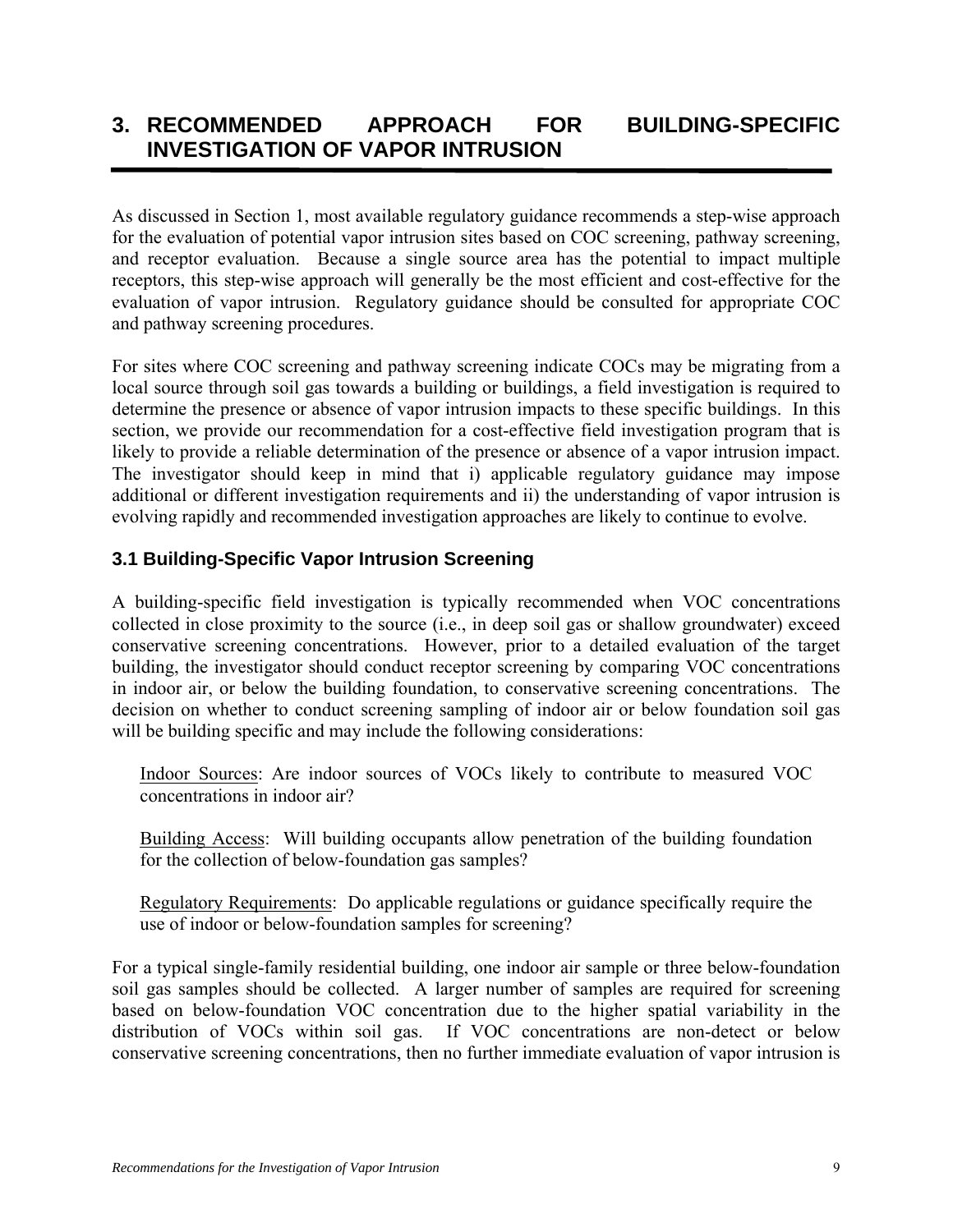<span id="page-13-0"></span>required for the building. However, additional follow-up monitoring may be warranted at some buildings to evaluate the potential for intermittent vapor intrusion impacts to occur at other times. If VOC concentrations are above conservative screening concentrations, then additional evaluation of the building should be conducted. Because VOCs present below the building foundation may originate from inside the building or from ambient sources, caution should be used in the interpretation of sample results indicating the presence of low VOC concentrations below the building foundation (McHugh et al., 2006).

#### <span id="page-13-1"></span>**3.2 Building-Specific Vapor Intrusion Evaluation**

For buildings with VOCs present in or below the building at concentrations above conservative screening levels, the following comprehensive sampling program is likely to provide a clear determination of the presence or absence of a vapor intrusion impact at the target building during the sampling event.

#### <span id="page-13-2"></span>**3.2.1 Sample Collection and Analysis Program**

In order to understand the origin of any VOCs detected in the target building, samples for VOC and radon analysis should be collected simultaneously from below the building foundation, indoors and outdoors. A recommended typical sampling program is summarized in Table 2. The use of consistent investigation methods between building locations will provide comparable results that serve to provide an increased understanding of vapor intrusion processes over time.

| THE WARD             |                    |                  |                  |                  |                  |
|----------------------|--------------------|------------------|------------------|------------------|------------------|
| <b>Environmental</b> |                    | <b>Sample</b>    | <b>Sample</b>    | <b>Number of</b> | <b>Sample</b>    |
| <b>Medium</b>        | <b>Analyses</b>    | <b>Duration</b>  | <b>Container</b> | <b>Samples</b>   | <b>Locations</b> |
| Ambient air          | VOCs by $TO-151$   | 24 <sub>hr</sub> | 6L Summa         |                  | Upwind           |
|                      | Radon <sup>2</sup> | Grab             | 0.5 L Tedlar     |                  |                  |
| Indoor air           | VOCs by $TO-151$   | 24 <sub>hr</sub> | 6L Summa         | $1 - 2^3$        | Lowest floor     |
|                      | Radon <sup>2</sup> | Grab             | 0.5 L Tedlar     | $1 - 2^3$        |                  |
| Sub-slab gas         | VOCs by TO-15      | Grab             | $0.4L$ or 1L     | $3 - 5^3$        | Distributed      |
|                      |                    |                  | Summa            |                  | below lowest     |
|                      | Radon              | Grab             | 0.5 L Tedlar     | $3 - 5^3$        | floor            |

<span id="page-13-3"></span>**Table 2. Recommended Typical Sample Collection Program for Evaluation of Vapor Intrusion** 

Note: 1) TO-15 SIM may be required for indoor and ambient air samples to achieve detection limits below regulatory screening values. TO-15 analyses are conducted by numerous commercial laboratories. The TO-15 analyte list may vary between laboratories and should be reviewed to ensure inclusion of all volatile COCs.

2) Radon samples analyzed by Dr. Doug Hammond (dhammond@usc.edu) at the University of Southern California Department of Earth Sciences using the extraction method of Berelson, 1987 and the analysis method of Mathieu, 1998. 3) Recommended number of samples for a typical residence with a 1000 - 2000  $\text{ft}^2$  foundation. Additional samples may be appropriate for larger structures.

Although radon analysis is not generally available from commercial laboratories, Dr. Doug Hammond (dhammond $@$ usc.edu) at the University of Southern California will analyze samples for consultants and other parties. This analysis does not have a defined detection limit; however, measurement accuracy decreases with decreasing radon concentration. The measurement accuracy for a sample containing  $0.2$  pCi/L radon is estimated to be  $+/-30\%$  (McHugh et al.,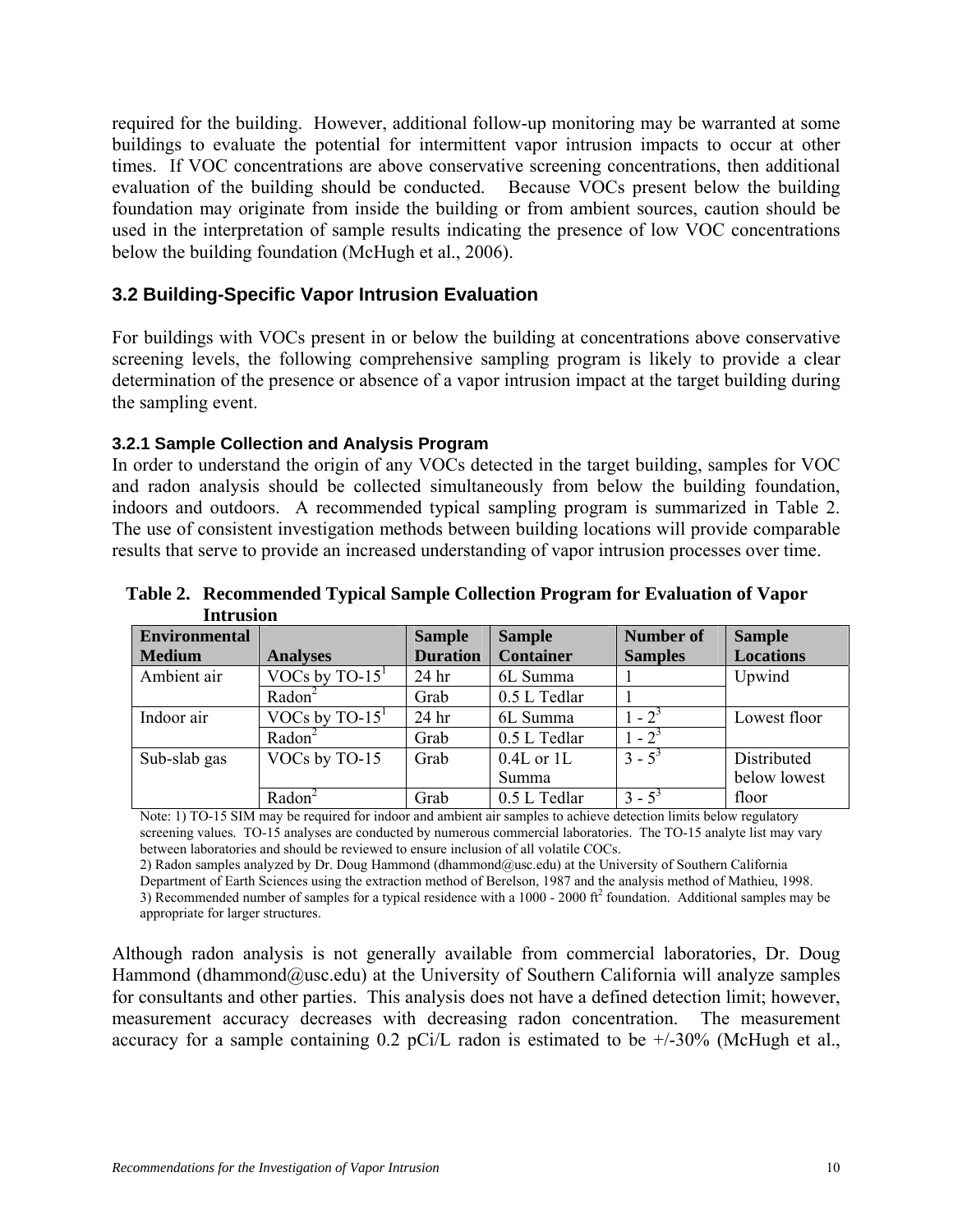<span id="page-14-0"></span>2008). Ambient radon concentrations range from 0.2 to 0.7 pCi/L (EPA, 1993), indicating that ambient radon concentrations can be measured with an accuracy of +/-30% or better. Field duplicate samples analyzed for this project typically showed a relative percent difference of less than 30%, the typical data quality objective for field duplicates. Despite the limited availability of radon analyses, the usefulness of this analyte has been widely recognized by the EPA and many consultants and is specifically recommended by some regulatory guidance (e.g., New Hampshire Department of Environmental Services [NHDES], 2006, Section 8.1).

The recommendation to collect more sub-slab gas samples than indoor air samples is based on the finding that spatial variability in VOC concentration is much higher in subsurface gas than in indoor or ambient air. As a result, a larger number of spatially-separated samples are required from below the building foundation in order to characterize the distribution of VOCs in this medium. Although 1 or 2 indoor air samples will be sufficient to characterize VOC concentrations in this medium, additional targeted indoor air samples should be added, if needed, to characterize the impact of suspected indoor sources that cannot be removed from the building during the sampling event.

#### <span id="page-14-1"></span>**3.2.2 Data Evaluation**

The identification of vapor intrusion impacts should be based on a weight-of-evidence approach using the following data evaluation methods:

Indoor Air Data: If indoor VOC concentrations are below indoor screening levels then no further immediate evaluation of vapor intrusion is required. Additional follow-up monitoring may be warranted at some buildings to evaluate the potential for intermittent vapor intrusion impacts to occur at other times.

Evaluation of Potential VOC Sources: If indoor VOC concentrations exceed indoor screening levels, then VOC and radon concentrations should be evaluated to help identify the most likely source or sources of the indoor air impacts.

- *Evidence of Ambient Sources*: Ambient VOC concentrations greater than or similar to indoor VOC concentrations indicate that ambient sources are the likely primary source of VOCs in indoor air.
- *Evidence of Indoor Sources*: Indoor VOC concentrations >10% of below foundation concentration and/or large differences in below foundation to indoor air attenuation factors between VOCs indicate that indoor sources are likely the primary source of one or more of the VOCs in indoor air. For example, a PCE attenuation factor of 0.03 and a trichloroethene (TCE) attenuation factor of 0.001 would suggest a likely indoor source of tetrachloroethene (PCE).
- *Evidence of Vapor Intrusion*: The following factors together indicate that vapor intrusion is likely the primary source of observed indoor air impacts: i) indoor VOC concentrations greater than ambient VOC concentrations, ii) below foundation to indoor air attenuation factors <0.01 and, iii) below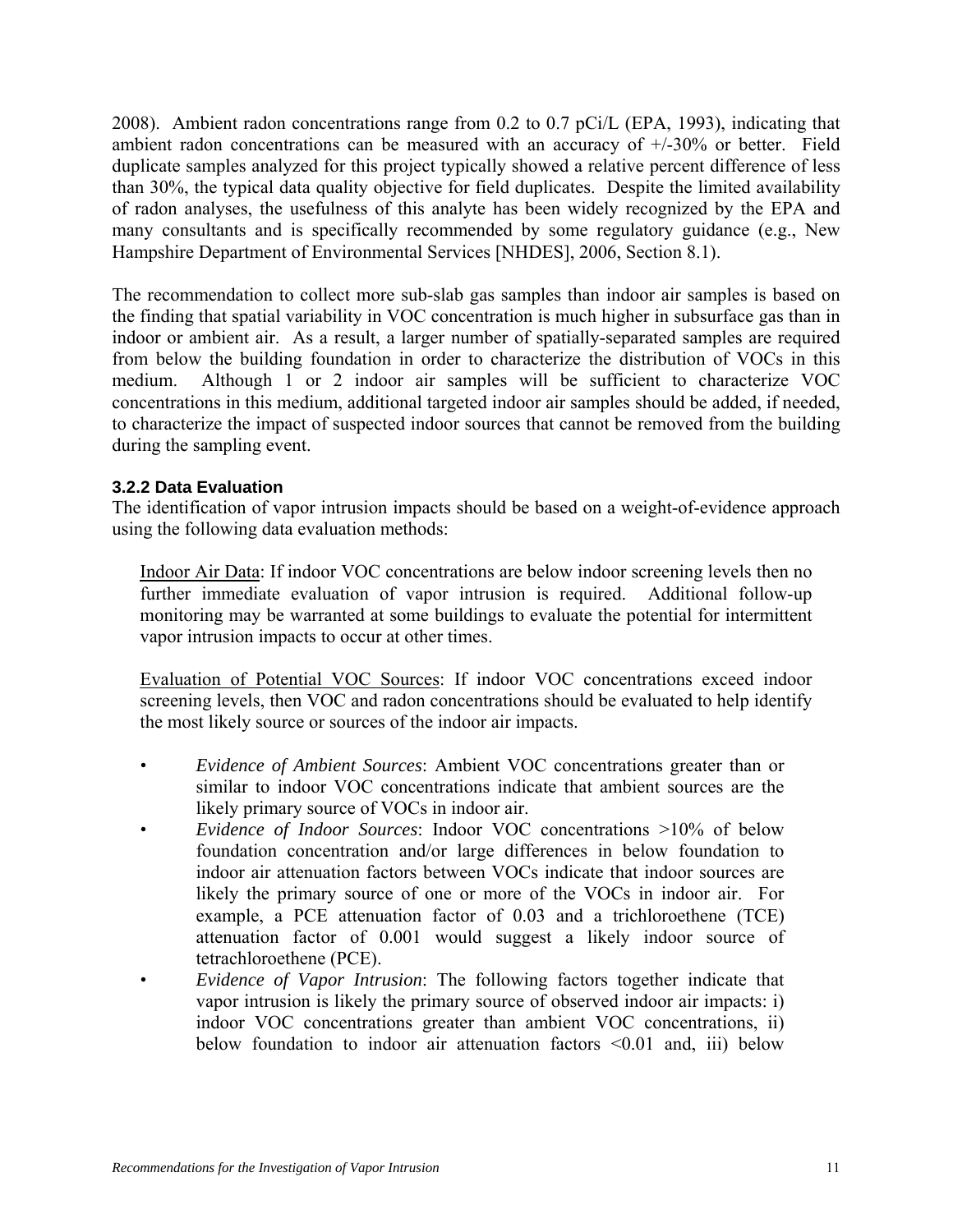foundation to indoor air attenuation factors similar for all VOCs and for radon.

For buildings where both indoor or ambient sources and vapor intrusion are contributing to the observed indoor air impact, the indoor VOC concentration attributable to vapor intrusion  $(C_{ia-vi})$  can be estimated as:

$$
C_{ia\text{-}vi} = C_{sg} \; x \; AF_{radon}
$$

Where  $C_{sg}$  is the VOC concentration in soil gas and  $AF_{radon}$  is the measured radon attenuation factor i.e., (radon<sub>indoor</sub>-radon<sub>ambient</sub>)/radon<sub>sub-slab</sub>. Using this approach, the contribution of indoor VOC sources can be accounted for and the calculated indoor VOC concentration attributable to vapor intrusion can be compared to regulatory standards for indoor air to determine the need for mitigation of vapor intrusion impacts.

Impact of Variability on Evaluation: Analytical, spatial, and temporal variability in measured VOC concentrations results in some uncertainty regarding the presence or absence of a vapor intrusion impact. If the average measured VOC concentration during a sample event is close to the applicable screening value (e.g.,  $+/- 50\%$ ), then additional sampling may be warranted to provide a more definitive determination of the vapor intrusion condition. Section 3.3.2 of this document provides a discussion of cost considerations related to further evaluation or mitigation of potential vapor intrusion impacts. The significance of analytical, spatial, and temporal variability is briefly discussed below:

- *Analytical Variability*: With the exception of occasional false-positive detections, analytical variability is generally low (i.e., RPD between laboratory duplicates of <10%). Unexpected low-concentration detections of VOCs should be confirmed through resampling.
- *Spatial Variability*: Spatial variability in VOC concentrations in indoor air is generally low. As a result, 1 to 2 samples should generally provide an estimate of the true average indoor air concentration within  $+/- 50\%$ . Additional indoor air samples from a single sample event are unlikely to change the data interpretation. Spatial variability in soil gas (including subslab soil gas) is generally much higher with up to 10 samples required to estimate the true average VOC concentration within +/-50%.
- *Temporal Variability*: Temporal variability in indoor VOC concentrations has not been well characterized. As a result, long-term monitoring of indoor VOC concentrations may be warranted when measured concentrations are close to applicable screening values. Temporal variability in soil gas is similar in magnitude to spatial variability. Because of the high spatial and temporal variability in VOC concentration in soil gas, vapor intrusion evaluations based solely or primarily on a small number (i.e., 1-3) of soil gas samples should be considered to provide an order-of-magnitude accuracy.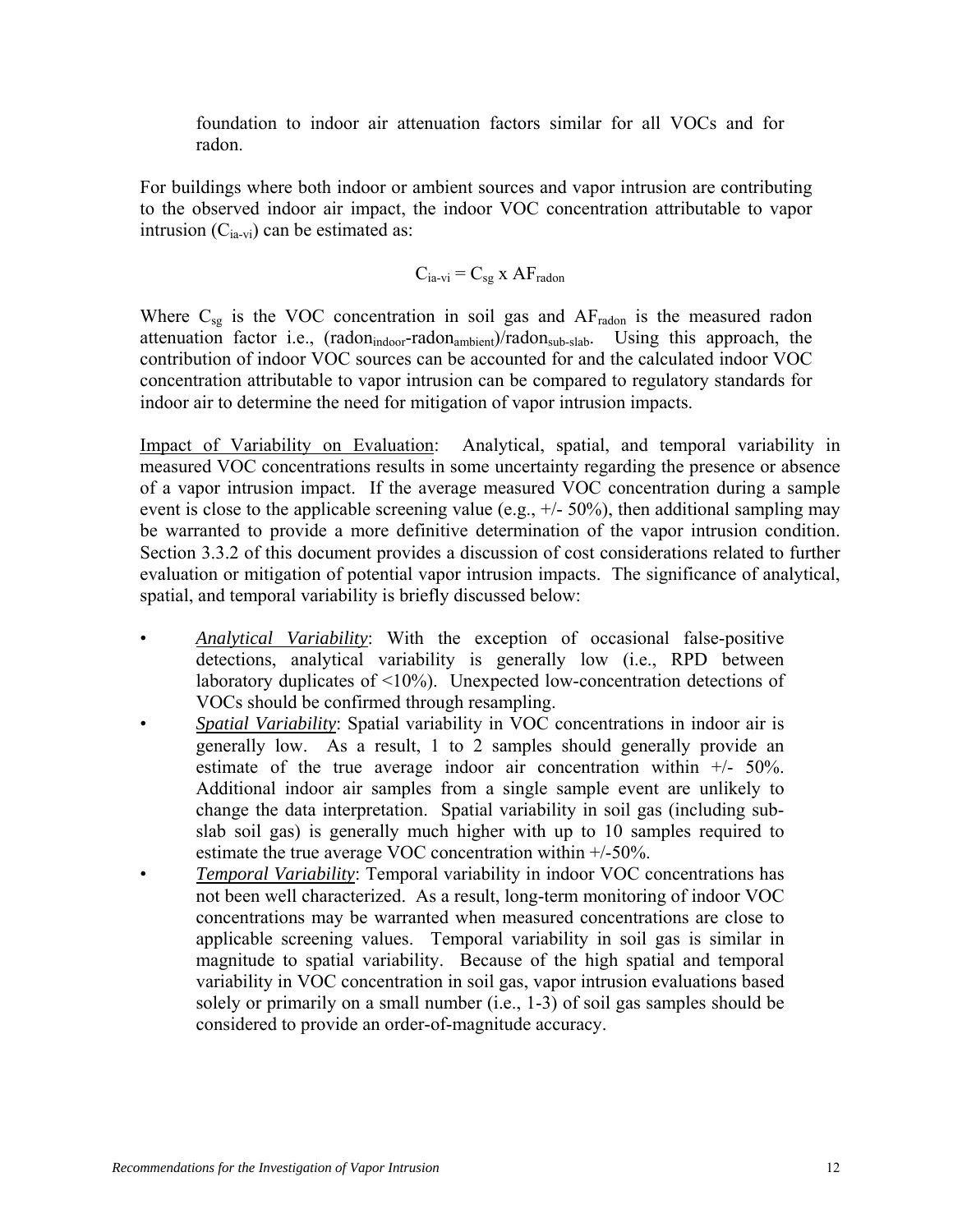<span id="page-16-0"></span>A more comprehensive discussion of the impact of variability in VOC concentration on the vapor intrusion evaluation is provided in the ESTCP ER-4023 final report.

#### <span id="page-16-1"></span>**3.2.3 Optional Additional Evaluation Methods**

The following additional field evaluations may provide an improved understanding of vapor intrusion conditions in the building.

Cross-Foundation Pressure Gradient: The pressure gradient across the building foundation largely controls the movement of VOCs and other gases between the shallow soil and the building interior. When the building foundation has cracks or penetrations that support gas flow, gas will flow from the shallow soil into the building during times when the building has a lower pressure than the soil (i.e., negative building pressure) and gas will flow from the building into the shallow soil during times when the building has a higher pressure than the soil (i.e., positive building pressure). A variety of building and meteorological conditions can affect the pressure gradient across the building foundation including: building operating conditions, ambient temperature, wind conditions, changes in barometric pressure, and pressurized gas sources.

Cross-foundation pressure gradient can be measured using a differential pressure transducer with data logger such as the Omniguard 4. These pressure transducers can measure positive and negative pressure gradients, providing an indication of advective forces into and out of the building. The pressure transducer contains 2 pressure ports, one of which is open to the indoor atmosphere and one of which was isolated in the subslab atmosphere by tubing extending through the building slab and sealed from the indoor atmosphere.

Cross-foundation pressure gradient measurements can be used to determine the driving force for transport across the building foundation during the sample collection event. The predominant driving force for flow across the building foundation can be determined as follows:

- A consistently high building pressure (i.e., positive building pressure) indicates the potential for airflow from the building to the shallow soils.
- A consistently low building pressure (i.e., negative building pressure) indicates the potential for airflow from the shallow soils into the building.
- A pressure gradient varying between positive and negative building pressures indicates the potential for bi-directional flow between the building and shallow soil gas. Sufficient data should be collected to confidently determine whether the average gradient is positive, negative, or zero.

Note that variations in pressure gradient at different locations within the building may result in some transport in the opposite direction from that suggested by the measured pressure gradient. However, the measured gradient will indicate the predominant direction of flow through the foundation.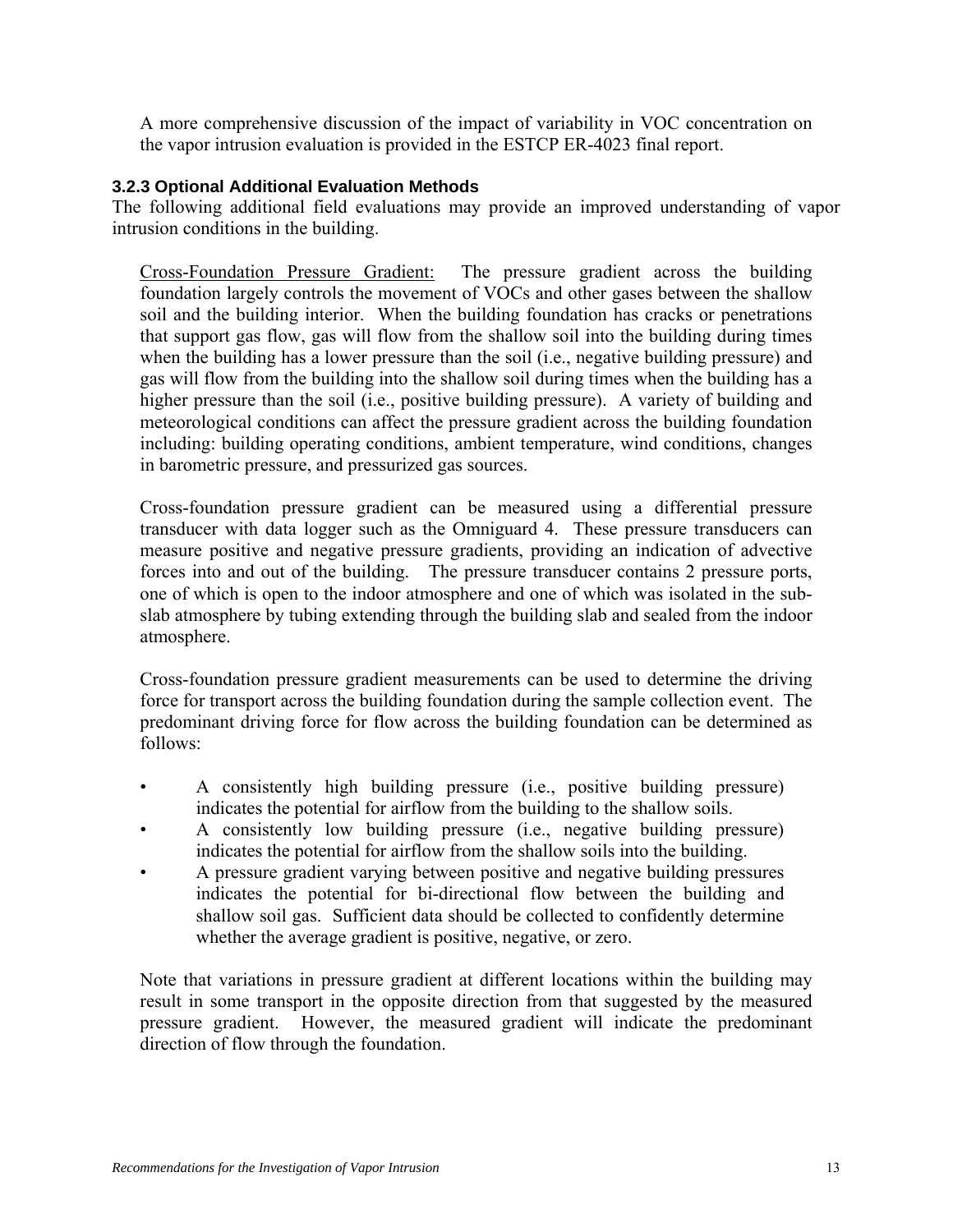<span id="page-17-0"></span>Induced Building Depressurization: Temporal variations in cross-foundation pressure gradient may result in temporal variations in the presence and magnitude of vapor intrusion impacts. In other words, the magnitude of vapor intrusion impacts may be highest during periods of sustained negative building pressure. If sampling is conducted only under normal building operating conditions, several sampling events may be required to determine the full range of potential vapor intrusion impacts. However, through the induction of a negative building pressure, building conditions can be created allowing the maximum magnitude of vapor intrusion impact to be evaluated through a single sampling event. Following the collection of baseline samples, a low-pressure condition can be created in the target building through the placement of a box fan in a window blowing out. Following a stabilization period of 6 to 12 hours, the original sampling program can be repeated. The two datasets generated from this program (baseline and depressurization) can be used to evaluate the potential for vapor intrusion impacts over a range of building pressure conditions.

#### <span id="page-17-1"></span>**3.3 Evaluation Costs**

Costs for the investigation of vapor intrusion have been estimated using typical laboratory costs and assuming that investigations of multiple buildings will be conducted by an experienced team of investigators. Labor hours will likely be higher for personnel without significant experience in vapor intrusion investigations due to the additional time required for project planning and reporting. Similarly, labor hours will likely be higher for the investigation of a single building because planning and reporting tasks cannot be spread between several buildings.

#### <span id="page-17-2"></span>**3.3.1 Recommended Vapor Intrusion Investigation Program**

Typical unit costs for laboratory analyses and materials are provided in Table 3, typical costs for initial screening are provided in Table 4, and typical costs for comprehensive building evaluation are provided in Table 5.

<span id="page-17-3"></span>

|                                                                             | <b>Typical</b> |
|-----------------------------------------------------------------------------|----------------|
| Item                                                                        | Cost           |
| VOC analysis by TO-15 (Includes Summa can rental for individually certified | \$310          |
| clean canisters)                                                            |                |
| VOC analysis by TO-15 SIM (Includes Summa can rental for individually       | \$340          |
| certified clean canisters)                                                  |                |
| Radon analysis (Includes Tedlar bag for sample collection)                  | \$110          |
| Hammer drill for installation of sub-slab sample points (1 day rental)      | \$50           |
| Differential pressure transducer/logger (purchase)                          | \$1300         |
| Differential pressure transducer/logger (1 week rental)                     | \$350          |

#### **Table 3. Typical Unit Costs for Vapor Intrusion Analyses**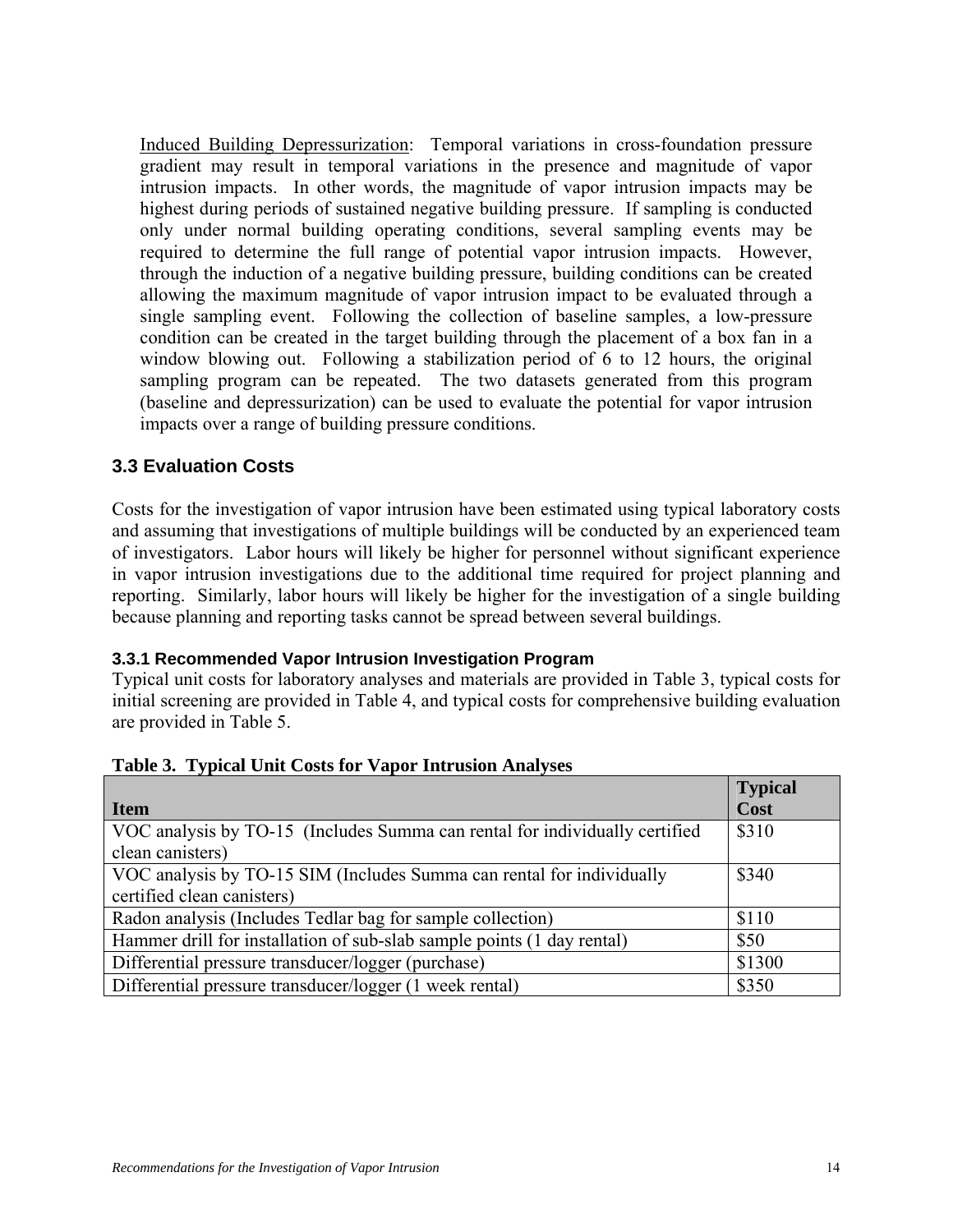<span id="page-18-2"></span>

|             |                                                               | <b>Estimated</b> |
|-------------|---------------------------------------------------------------|------------------|
| <b>Item</b> |                                                               | Cost             |
| Labor:      | Project planning - 2 hrs; field program - 4 hrs; analysis and | \$1,000          |
|             | reporting - 4 hrs.                                            |                  |
| Laboratory: | Indoor air - 1 sample for VOC analysis by TO-15 SIM or        | $$340$ to        |
|             | Sub-slab - 3 samples for VOC analysis by TO-15.               | \$930            |
| Materials:  | Indoor air - none or                                          | \$0 to \$50      |
|             | Sub-slab - Hammer drill rental                                |                  |
|             | <b>Total Costs: Indoor Air Screening</b>                      | \$1,300          |
|             | <b>Total Costs: Sub-Slab Screening</b>                        | \$2,000          |

#### <span id="page-18-0"></span>**Table 4. Typical Costs for Screening of a Single Family Residence**

Note: Assumed labor costs of \$100/hr.

#### **Table 5. Typical Costs for Evaluation of a Single Family Residence**

<span id="page-18-3"></span>

|                                                                                    |                                                                       | <b>Estimated</b> |
|------------------------------------------------------------------------------------|-----------------------------------------------------------------------|------------------|
| <b>Item</b>                                                                        |                                                                       | Cost             |
| <b>Standard Evaluation</b>                                                         |                                                                       |                  |
| Labor:                                                                             | Project planning - 8 hrs; field program - 10 hrs; analysis and        | \$2,600          |
|                                                                                    | reporting - 8 hrs.                                                    |                  |
| Laboratory:                                                                        | Ambient air - 1 sample for VOC analysis by TO-15 SIM and              | \$3,060          |
|                                                                                    | 1 sample for radon analysis                                           |                  |
|                                                                                    | Indoor air - 2 samples for VOC analysis by TO-15 SIM and              |                  |
|                                                                                    | 2 samples for radon analysis                                          |                  |
|                                                                                    | Sub-slab - 4 samples for VOC analysis by TO-15 and                    |                  |
|                                                                                    | 4 samples for radon analysis                                          |                  |
| Materials:                                                                         | Hammer drill rental                                                   | \$50             |
|                                                                                    | <b>Total Costs for Standard Evaluation</b>                            | \$6,700          |
|                                                                                    | <b>Optional Additional Evaluations</b>                                |                  |
| <b>Building Depressurization:</b> Following collection of baseline samples, induce | \$4,060                                                               |                  |
| negative building pressure and repeat field sampling program (10 hrs labor plus    |                                                                       |                  |
| sample laboratory program as baseline sampling)                                    |                                                                       |                  |
|                                                                                    | Cross-Foundation Pressure Gradient: Measure cross-foundation pressure | \$450            |
|                                                                                    | gradient during field program (1 hr labor plus transducer rental)     |                  |

Note: Assumed labor costs of \$100/hr.

#### <span id="page-18-1"></span>**3.3.2 Cost Considerations for Further Monitoring or Mitigation**

Depending on the results of a vapor intrusion investigation, additional monitoring or mitigation may be required resulting in additional costs. An initial investigation has three potential outcomes: i) definitive determination of no vapor intrusion impact, ii) definitive determination of the presence of a vapor intrusion impact, of iii) no definitive finding. In the first case, no further investigation or mitigation is required. In the second case, mitigation is required. In the third case, either further monitoring or mitigation is required. Although the installation of a radonstyle mitigation system in a single-family residence is not very expensive (typically \$2,000 to \$4,000), there are additional costs associated with short and long-term monitoring to confirm the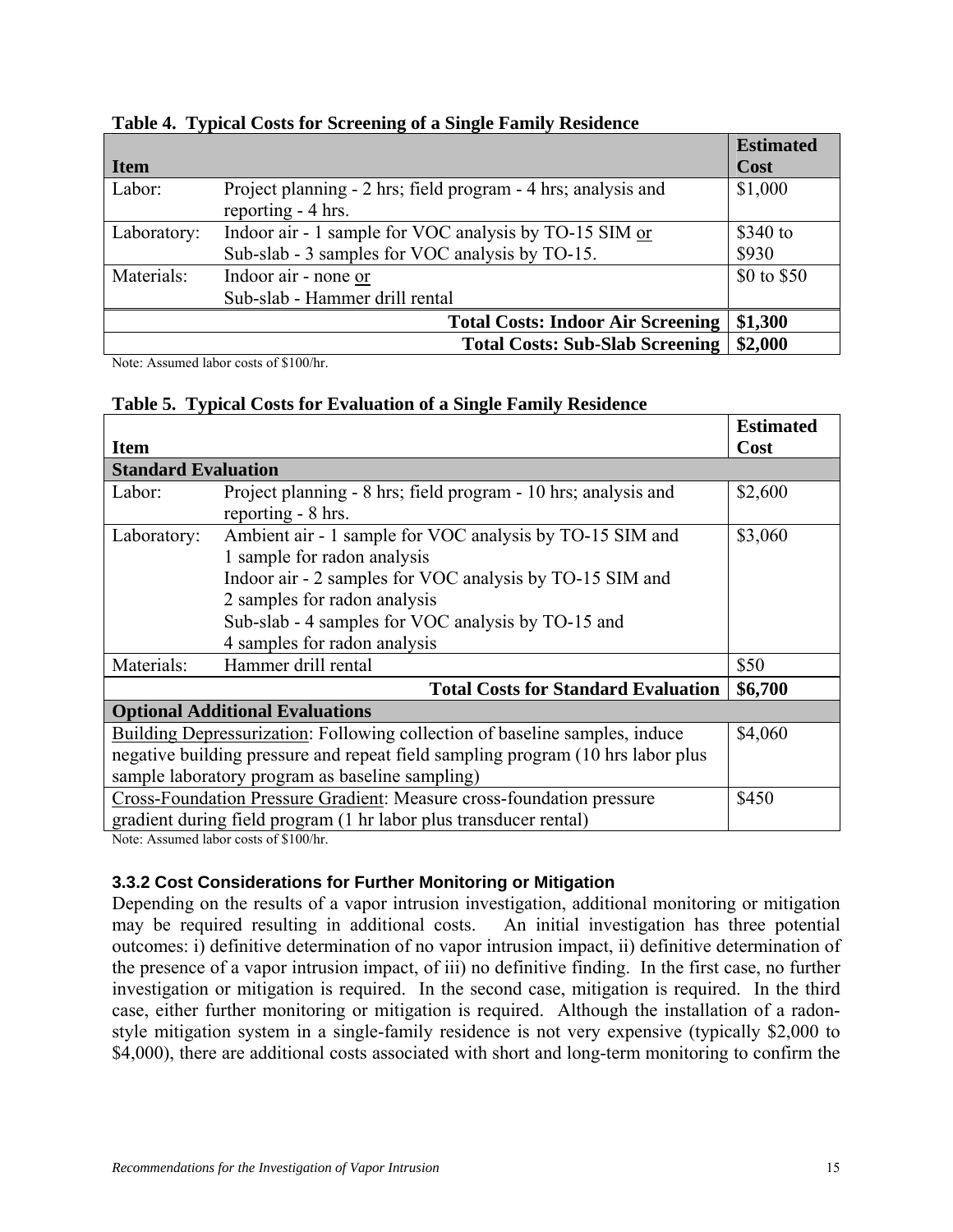effectiveness of the system. New York typically requires only a single round of confirmation sampling to verify mitigation system performance (NYDOH, 2006), however, other states typically require on-going monitoring. Colorado requires initial quarterly sampling that can decrease to annual sampling (David Folks, Personal Communication). Hill AFB in Utah conducts annual confirmation sampling in residences with mitigation systems (Jarrod Case, Personal Communication) and Kansas requires confirmation sampling at a frequency of once every three to four years (Bill Morris, Personal Communication). In each case, monitoring is continued for as long as the vapor intrusion source remains. As a result, installation of a mitigation system to address a potential or confirmed vapor intrusion impact is likely to entail significant long-term monitoring costs.

When the initial investigation of the vapor intrusion pathway does not yield a definitive determination of the presence or absence of a vapor intrusion impact, then the cost of further investigation must be balanced against the cost of mitigation. If the initial investigation indicates that a vapor intrusion impact is unlikely, but the finding is not definitive, then 1 to 3 follow-up sampling events is likely to be sufficient to confirm the initial findings. The likely costs associated with further monitoring can be estimated based on the unit costs provided in Section 3.3.1. If the initial investigation indicates that a vapor intrusion impact is likely, but the finding is not definitive, then longer-term monitoring may be required. In this case, installation of a mitigation system may be the most cost-effective approach because further monitoring is likely to indicate that mitigation is, in fact, required. It should be noted, however, that the installation of a mitigation system at a site where a vapor intrusion problem has not been confirmed may create the perception that an actual vapor intrusion problem existed prior to the installation of the system. This may create concerns regarding exposure prior to installation of the system, or during periods where the system does not operate, and may increase the risk of litigation and third-party claims.

Costs for mitigation monitoring or follow-up sampling will vary widely depending on regulatory and other requirements. However, for a defined sampling program, expected costs can be estimated using the unit costs provided in the tables above.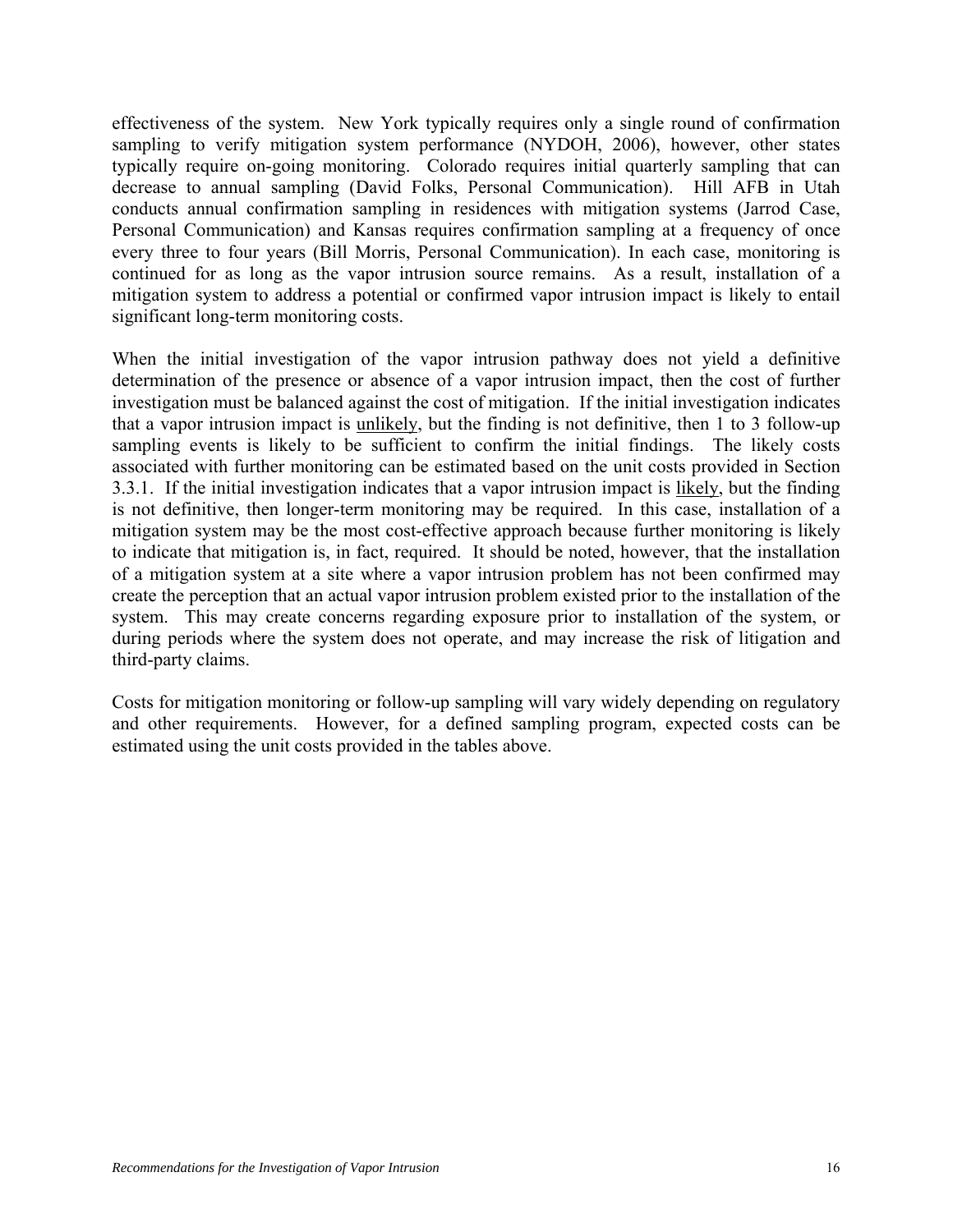### <span id="page-20-1"></span><span id="page-20-0"></span>**4. REFERENCES**

DiGiulio, D.C., C.J. Paul, R. Cody, R. Willey, S. Clifford, P. Kahn, R. Mosley, A. Lee, and K. Christensen. 2006. *Assessment of Vapor Intrusion in Homes Near the Raymark Superfund Site Using Basement and Sub-Slab Air Samples.* EPA/600/R-05/147. March 2006.

Elci, A., F. J. Molz, et al. 2001. "Implications of Observed and Simulated Ambient Flow in Monitoring Wells." Ground Water **39**(6): 853-862.

GSI. 2005. Results and Lessons Learned Interim Report, Altus AFB Site, Groundwater Services, Inc.

GSI. 2006. Results and Lessons Learned Interim Report: Hill AFB Site, Groundwater Services, Inc.

McAlary, T. and T. Creamer. 2006. *The Effects of Purge Rate and Volume on Subslab Soil-Gas Samples*. The Fifth International Conference on Remediation of Chlorinated and Recalcitrant Compounds, Monterey, California.

McHugh, T. E., P. C. DeBlanc, et al. 2006. "Indoor Air as a Source of VOC Contamination in Shallow Soils Below Buildings." Soil and Sediment Contamination **15**(1): 103-122.

McHugh T.E., Hammond, D.E., Nickels, T., Hartman, B. 2008. Use of Radon for Evaluation of VOC Vapor Intrusion. Accepted for Publication in *Env. Forensics*. (Expected in Vol. 9, No. 1, March 2008).

Nichols, E. M. and T. L. Roth. 2006. Downward Solute Plume Migration: Assessment, Significance, and Implications for Characterization and Monitoring of "Diving Plumes", American Petroleum Institute.

NHDES (2006). Vapor Intrusion Guidance. New Hampshire Department of Environmental Services.

NJDEP. 2005. Vapor Intrusion Guidance. New Jersey Department of Environmental Protection.

NYDOH. 2006. Guidance for Evaluating Soil Vapor Intrusion in the State of New York, New York State Department of Health.

Paul, C. J. 2007. Loss/Gain of VOCs from Tedlar Bags and Other Sampling Equipment. USEPA Workshop on Vapor Intrusion. San Diego, California.

Tillman, F. D. and J. W. Weaver. 2005. Review of Recent Research on Vapor Intrusion, U.S. EPA Office of Research and Development.